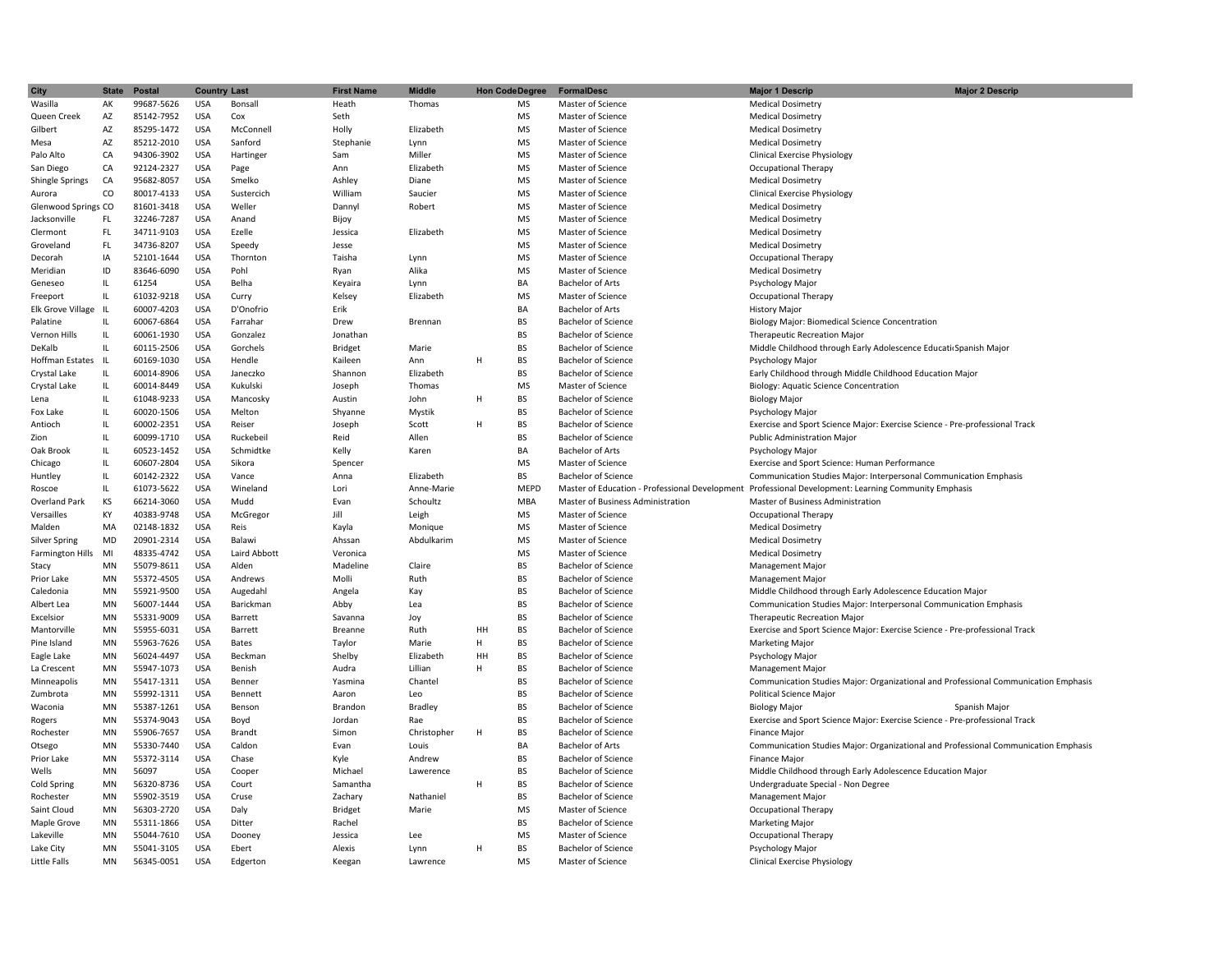| Fairmont             | MN                     | 56031-2229 | <b>USA</b> | Eppens              | Levi      | Taylor     |    | <b>BS</b>       | <b>Bachelor of Science</b>        | Geography Major: Geographic Information Science Concentration                       |                      |
|----------------------|------------------------|------------|------------|---------------------|-----------|------------|----|-----------------|-----------------------------------|-------------------------------------------------------------------------------------|----------------------|
| Victoria             | MN                     | 55386-9646 | <b>USA</b> | Fischenich          | Patrick   | Anthony    | н  | <b>BS</b>       | <b>Bachelor of Science</b>        | Psychology Major                                                                    |                      |
| Richfield            | MN                     | 55423-4445 | <b>USA</b> | Flemming            | Jacob     | Robert     |    | <b>BS</b>       | <b>Bachelor of Science</b>        | <b>Economics Major</b>                                                              | <b>Finance Major</b> |
| Zumbrota             | MN                     | 55992-7270 | <b>USA</b> | Flotterud           | Emma      | Margaret   | HH | <b>BS</b>       | <b>Bachelor of Science</b>        | <b>Therapeutic Recreation Major</b>                                                 |                      |
| <b>Eden Prairie</b>  | MN                     | 55346-2262 | <b>USA</b> | Garski              | Trevor    | Anthony    |    | <b>BS</b>       | <b>Bachelor of Science</b>        | <b>Therapeutic Recreation Major</b>                                                 |                      |
| Maple Grove          | MN                     | 55311-1731 | <b>USA</b> | Gilman              | Nathan    | Hans       | H  | BS              | <b>Bachelor of Science</b>        | <b>Accountancy Major</b>                                                            | Finance Major        |
| Lakeville            | MN                     | 55044-6660 | <b>USA</b> | Gorence             | John      | Patrick    |    | <b>BS</b>       | <b>Bachelor of Science</b>        | Finance Major                                                                       |                      |
| Fridley              | MN                     | 55432-4440 | <b>USA</b> | Green               | Zachary   | Michael    |    | <b>BS</b>       | <b>Bachelor of Science</b>        | <b>Accountancy Major</b>                                                            |                      |
| Winona               | MN                     | 55987-6077 | <b>USA</b> | Grover              | Chelsie   | Kay        |    | <b>BS</b>       | <b>Bachelor of Science</b>        | Psychology Major                                                                    |                      |
| La Crescent          | MN                     | 55947-1051 | <b>USA</b> | Guillien            | Drew      | Michael    |    | BS              | <b>Bachelor of Science</b>        | Computer Science Major                                                              |                      |
| Mankato              | MN                     | 56001-2126 | <b>USA</b> | Gullickson          | Olivia    | Christina  |    | <b>BS</b>       | <b>Bachelor of Science</b>        | Psychology Major                                                                    |                      |
|                      |                        |            |            |                     |           |            |    |                 |                                   |                                                                                     |                      |
| Center City          | MN                     | 55012-9627 | <b>USA</b> | Gustafson           | Gabriel   | Richard    | H  | BS<br><b>BS</b> | <b>Bachelor of Science</b>        | <b>Marketing Major</b>                                                              |                      |
| Wadena               | MN                     | 56482-4615 | <b>USA</b> | Hartman             | Macy      | Melia      |    |                 | <b>Bachelor of Science</b>        | Early Childhood through Middle Childhood Education Major                            |                      |
| Waseca               | MN                     | 56093-3369 | <b>USA</b> | Hedberg             | Jordyn    | Taylor     |    | <b>BS</b>       | <b>Bachelor of Science</b>        | Psychology Major                                                                    |                      |
| Waseca               | MN                     | 56093-3639 | <b>USA</b> | Hedberg             | Rylee     | Jo         |    | BA              | <b>Bachelor of Arts</b>           | Communication Studies Major: Organizational and Professional Communication Emphasis |                      |
| Faribault            | MN                     | 55021-2212 | <b>USA</b> | Hedenstrom          | Amy       | Dee        |    | BA              | <b>Bachelor of Arts</b>           | Psychology Major                                                                    |                      |
| Ramsey               | MN                     | 55303-6188 | <b>USA</b> | Heffron             | Nicholas  | Aaron      |    | <b>BS</b>       | <b>Bachelor of Science</b>        | <b>Management Major</b>                                                             |                      |
| Mantorville          | MN                     | 55955-8034 | <b>USA</b> | Heinle              | Casey     |            |    | <b>MS</b>       | Master of Science                 | Occupational Therapy                                                                |                      |
| Elgin                | MN                     | 55932-5324 | <b>USA</b> | Iverson             | Emily     | Mariah     |    | <b>BS</b>       | <b>Bachelor of Science</b>        | Political Science Major                                                             |                      |
| Zumbrota             | MN                     | 55992-1050 | <b>USA</b> | Jentsch             | Amber     | Mai        | HH | <b>BS</b>       | <b>Bachelor of Science</b>        | Middle Childhood through Early Adolescence Education Major                          |                      |
| Caledonia            | $\mathsf{M}\mathsf{N}$ | 55921-8677 | <b>USA</b> | Jergenson           | Laura     | Rose       |    | <b>BS</b>       | <b>Bachelor of Science</b>        | Early Childhood through Middle Childhood Education Major                            |                      |
| Eagan                | MN                     | 55123-2165 | <b>USA</b> | Johnson             | Kyla      | Rae        | HH | <b>BS</b>       | <b>Bachelor of Science</b>        | Middle Childhood through Early Adolescence Educati Spanish Education Major          |                      |
| Roseville            | MN                     | 55113-2116 | <b>USA</b> | Kacmarynski         | Evan      | Matthias   | H  | <b>BS</b>       | <b>Bachelor of Science</b>        | Exercise and Sport Science Major: Exercise Science - Pre-professional Track         |                      |
| Eagan                | MN                     | 55121-3100 | <b>USA</b> | Kennedy             | Luci      | Lian Huber | H  | BA              | <b>Bachelor of Arts</b>           | Communication Studies Major: Interpersonal Communication Emphasis                   |                      |
| Duluth               | MN                     | 55805-2235 | <b>USA</b> | Kocos               | Kevin     |            |    | <b>MS</b>       | Master of Science                 | <b>Medical Dosimetry</b>                                                            |                      |
| Stillwater           | MN                     | 55082-4375 | <b>USA</b> | Koop                | Zachary   | Chester    |    | BS              | <b>Bachelor of Science</b>        | Physics Major                                                                       |                      |
| Browerville          | MN                     | 56438-4629 | <b>USA</b> | Kruse               | Tyler     | Morgan     |    | <b>BS</b>       | <b>Bachelor of Science</b>        | Undergraduate Special - Non Degree                                                  |                      |
| Chanhassen           | MN                     | 55317-8558 | <b>USA</b> | Kurth               | Michael   | Ryan       |    | <b>BS</b>       | <b>Bachelor of Science</b>        | <b>International Business Major</b>                                                 | Spanish Major        |
| New Brighton         | MN                     | 55112-7242 | <b>USA</b> | Kwong               | Joseph    |            |    | BS              | <b>Bachelor of Science</b>        | Computer Science Major                                                              |                      |
| Saginaw              | MN                     | 55779-9686 | <b>USA</b> | Laine               | Courtney  | Ann        |    | <b>BS</b>       | <b>Bachelor of Science</b>        | Archaeological Studies Major                                                        |                      |
| Owatonna             | MN                     | 55060-3020 | <b>USA</b> | Lattery             | Dylan     | Francis    |    | AA              | Associate                         | Associate Degree                                                                    |                      |
| Cottage Grove        | MN                     | 55016-1061 | <b>USA</b> | Lewis               | Joseph    | Michael    |    | <b>BS</b>       | <b>Bachelor of Science</b>        | Finance Major                                                                       |                      |
| Pine Island          | MN                     | 55963-9486 | <b>USA</b> | Lohmeyer            | Jared     | Jeffrey    |    | <b>BS</b>       | <b>Bachelor of Science</b>        | Exercise and Sport Science Major: Exercise Science - Pre-professional Track         |                      |
| Eagan                | MN                     | 55123-1690 | <b>USA</b> | Lukin               | Hannah    | Elizabeth  |    | MS              | Master of Science                 | Occupational Therapy                                                                |                      |
| Brooklyn Park        | MN                     | 55443-3864 | <b>USA</b> | Lundgren            | Nicole    | Marie      |    | MPH             | Master of Public Health           | Community Health Education: Public Health                                           |                      |
| Bloomington          | MN                     | 55437-2349 | <b>USA</b> | Miller              | Jacob     | David      | H  | BS              | <b>Bachelor of Science</b>        | Exercise and Sport Science Major: Exercise Science - Pre-professional Track         |                      |
|                      |                        |            |            |                     |           |            |    |                 |                                   |                                                                                     |                      |
| Ramsey               | MN                     | 55303-4459 | <b>USA</b> | Miller              | Joelle    | Elizabeth  |    | BA              | <b>Bachelor of Arts</b>           | Communication Studies Major: Advocacy and Communication Criticism Emphasis          |                      |
| Plainview            | MN                     | 55964-1186 | <b>USA</b> | Montgomery          | Chase     |            |    | <b>BS</b>       | <b>Bachelor of Science</b>        | Sociology Major                                                                     |                      |
| Cottage Grove        | MN                     | 55016-2073 | <b>USA</b> | Moser               | Abigail   | Joyce      |    | BS              | <b>Bachelor of Science</b>        | <b>Accountancy Major</b>                                                            |                      |
| Caledonia            | MN                     | 55921-2700 | <b>USA</b> | Munson              | Alycia    | Kay        |    | <b>BS</b>       | <b>Bachelor of Science</b>        | <b>Biology Major</b>                                                                |                      |
| Lino Lakes           | MN                     | 55038-4500 | <b>USA</b> | Nelson              | Anna      | Zey        |    | <b>MS</b>       | Master of Science                 | <b>Clinical Exercise Physiology</b>                                                 |                      |
| Eagan                | MN                     | 55122-2323 | <b>USA</b> | Oelke               | Nicholas  | Wayne      |    | <b>BS</b>       | <b>Bachelor of Science</b>        | Finance Major                                                                       |                      |
| Bloomington          | MN                     | 55437-2350 | <b>USA</b> | Olson               | Rachel    | Leigh      |    | BA              | <b>Bachelor of Arts</b>           | Psychology Major                                                                    |                      |
| Edina                | MN                     | 55435-2301 | <b>USA</b> | Olson               | Linlea    | Pearl      | H  | <b>BS</b>       | <b>Bachelor of Science</b>        | Psychology Major                                                                    |                      |
| La Crescent          | MN                     | 55947-4503 | <b>USA</b> | Panten              | Jacob     | Charles    | HH | <b>BS</b>       | <b>Bachelor of Science</b>        | Biology Major: Cellular and Molecular Biology Concentration                         |                      |
| Prior Lake           | MN                     | 55372-2778 | <b>USA</b> | Peters              | Ellise    | Ann        | HH | <b>BS</b>       | <b>Bachelor of Science</b>        | Communication Studies Major: Organizational and Professional Communication Emphasis |                      |
| Shakopee             | MN                     | 55379-3424 | <b>USA</b> | Ploumen             | Alexa     | Marie      | H  | <b>BS</b>       | <b>Bachelor of Science</b>        | Psychology Major                                                                    |                      |
| Shakopee             | MN                     | 55379-4528 | <b>USA</b> | Ramos               | Macy      | Nicole     | Н  | <b>BS</b>       | <b>Bachelor of Science</b>        | Women's Studies Major                                                               |                      |
| Inver Grove HeightMN |                        | 55076-1100 | <b>USA</b> | Rascher             | Katelyn   | Marie      | HH | <b>BS</b>       | <b>Bachelor of Science</b>        | Psychology Major                                                                    |                      |
| Coon Rapids          | MN                     | 55448-2165 | <b>USA</b> | Rippe               | Margaret  | Mary       | н  | BA              | <b>Bachelor of Arts</b>           | English Major: Rhetoric and Writing Emphasis                                        | Spanish Major        |
| Chanhassen           | MN                     | 55317-7413 | <b>USA</b> | Rumble              | Kylie     | Marisa     |    | BA              | <b>Bachelor of Arts</b>           | Spanish Major                                                                       |                      |
| La Crescent          | MN                     | 55947-7708 | <b>USA</b> | Scheil              | Joshua    | Paul       | H  | BS              | <b>Bachelor of Science</b>        | <b>Biology Major</b>                                                                |                      |
| La Crescent          | MN                     | 55947-1861 | <b>USA</b> | Scheuing            | Nicholas  | Reed       |    | MS              | Master of Science                 | <b>Occupational Therapy</b>                                                         |                      |
| Waconia              | MN                     | 55387-1882 | <b>USA</b> | Schlottach-Ratcliff | Suzanna   | Danielle   | H  | <b>BS</b>       | <b>Bachelor of Science</b>        | <b>Computer Science Major</b>                                                       |                      |
| Burnsville           | MN                     | 55337-4100 | <b>USA</b> | Schumacher          | Sarah     | Janean     | H  | <b>BS</b>       | <b>Bachelor of Science</b>        | Psychology Major                                                                    |                      |
| Saint Paul           | MN                     | 55102-4261 | <b>USA</b> | Schwartz            | Cara      | Mee Shimon |    | MBA             | Master of Business Administration | Master of Business Administration                                                   |                      |
|                      |                        |            |            |                     |           |            |    |                 |                                   |                                                                                     |                      |
| Winona               | MN                     | 55987-1518 | <b>USA</b> | Sell                | Katherine | Kay        |    | MS              | Master of Science                 | <b>Occupational Therapy</b>                                                         |                      |
| Lakeville            | MN                     | 55044-4903 | <b>USA</b> | Smith               | Jacob     | Michael    |    | <b>BS</b>       | <b>Bachelor of Science</b>        | Psychology Major                                                                    |                      |
| Stillwater           | MN                     | 55082-9351 | <b>USA</b> | Solensten           | Brittany  | Lee        |    | <b>BS</b>       | <b>Bachelor of Science</b>        | Sociology Major                                                                     |                      |
| Waseca               | MN                     | 56093-3531 | <b>USA</b> | Sopkowiak           | Dana      | Marie      |    | <b>MS</b>       | Master of Science                 | Occupational Therapy                                                                |                      |
| Cold Spring          | MN                     | 56320-1636 | <b>USA</b> | Spengler            | Maxwell   | Richard    |    | <b>BS</b>       | <b>Bachelor of Science</b>        | Microbiology Major                                                                  |                      |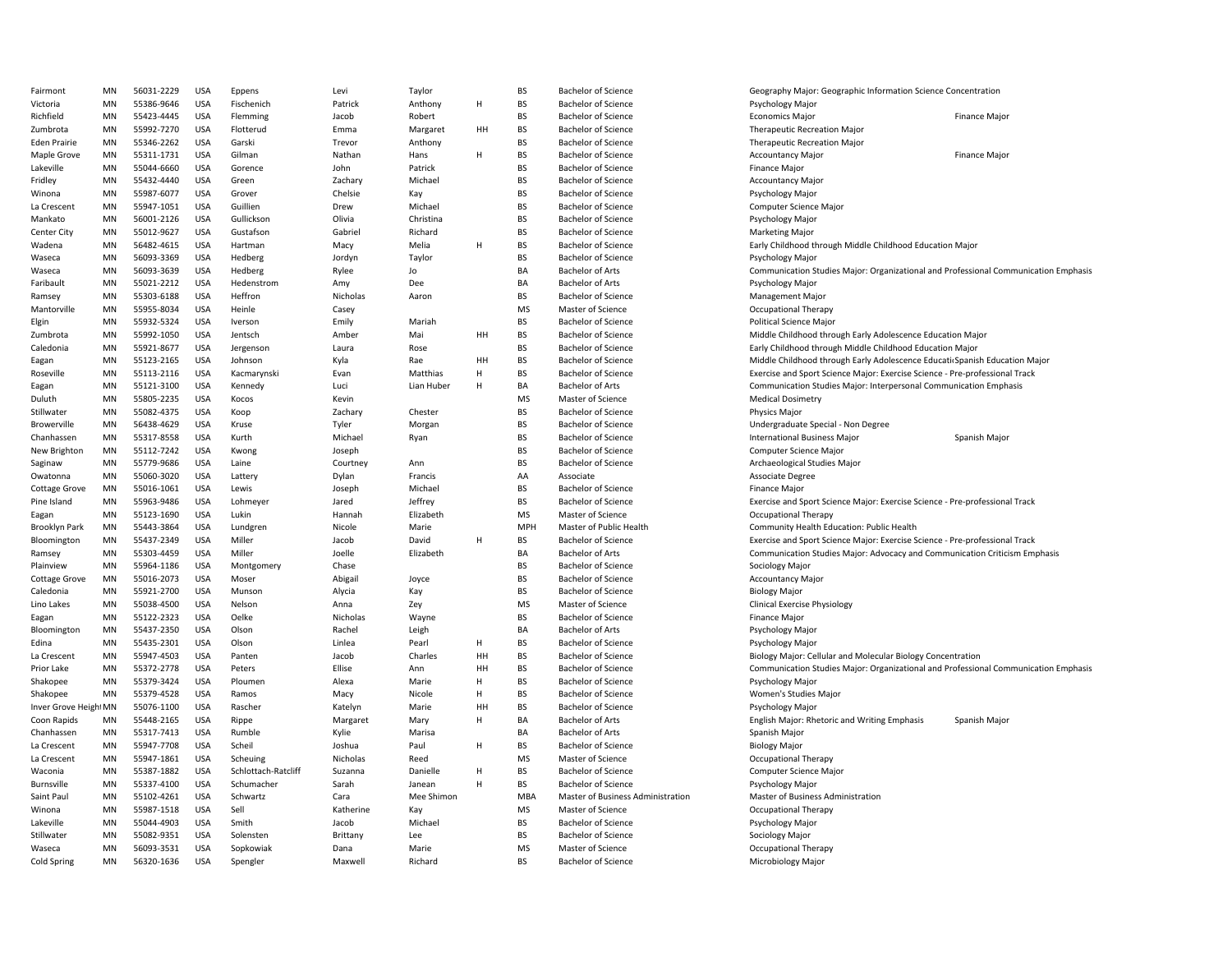| Lino Lakes           | MN        | 55038-9614 | <b>USA</b> | Spitzmueller     | Elsa      | Jane         | H  | BS          | <b>Bachelor of Science</b>                     | <b>Therapeutic Recreation Major</b>                                                                  |
|----------------------|-----------|------------|------------|------------------|-----------|--------------|----|-------------|------------------------------------------------|------------------------------------------------------------------------------------------------------|
| Andover              | <b>MN</b> | 55304-1700 | <b>USA</b> | Stauffeneker     | Lucas     | James        |    | <b>BS</b>   | <b>Bachelor of Science</b>                     | <b>Marketing Major</b>                                                                               |
| Plymouth             | MN        | 55446-2841 | <b>USA</b> | Swanson          | Delane    | Tracy        | HH | BS          | <b>Bachelor of Science</b>                     | Middle Childhood through Early Adolescence Education Major                                           |
| Coon Rapids          | MN        | 55448-5288 | <b>USA</b> | Taylor           | Scott     | Alan         |    | <b>BS</b>   | <b>Bachelor of Science</b>                     | <b>Management Major</b>                                                                              |
| Saint Paul           | MN        | 55101-1223 | <b>USA</b> | Thome            | Nathaniel | Lee          |    | MS          | Master of Science                              | Occupational Therapy                                                                                 |
| La Crescent          | MN        | 55947-9699 | <b>USA</b> | Welch            | Andrew    | James Parker |    | BS          | <b>Bachelor of Science</b>                     | <b>Biology Major</b>                                                                                 |
| Waseca               | MN        | 56093-5705 | <b>USA</b> | Wiener           | Andrew    | Francis      |    | <b>BS</b>   | <b>Bachelor of Science</b>                     | Biology Major: Biomedical Science Concentration                                                      |
| Eagan                | MN        | 55122-1899 | <b>USA</b> | Xu               | Zhiyi     |              |    | BS          | <b>Bachelor of Science</b>                     | <b>Accountancy Major</b>                                                                             |
| Saint Paul           | MN        | 55117-4415 | <b>USA</b> | Yang             | Roosevelt |              |    | BA          | <b>Bachelor of Arts</b>                        | Sociology Major                                                                                      |
| <b>Elk River</b>     | MN        | 55330-5520 | <b>USA</b> | Zimmerman        |           |              |    | <b>BS</b>   | <b>Bachelor of Science</b>                     |                                                                                                      |
|                      |           |            |            |                  | Kayla     |              |    |             |                                                | <b>Biology Major</b>                                                                                 |
| Huntsville           | MO        | 65259-2439 | <b>USA</b> | Wilhite          | Sadie     | Jo           |    | <b>MS</b>   | Master of Science                              | <b>Medical Dosimetry</b>                                                                             |
| Bigfork              | MT        | 59911-5700 | <b>USA</b> | Schleppenbach    | Lindsay   | Nicole       |    | MS          | Master of Science                              | <b>Clinical Exercise Physiology</b>                                                                  |
| Boone                | NC        | 28607-4646 | <b>USA</b> | Gillen           | Lydia     | Angelina     |    | <b>MS</b>   | Master of Science                              | Exercise and Sport Science: Human Performance                                                        |
| Lincoln              | <b>ND</b> | 58504-9314 | <b>USA</b> | Rogstad          | Charity   | Ann          |    | <b>MS</b>   | Master of Science                              | <b>Medical Dosimetry</b>                                                                             |
| Ambrose              | <b>ND</b> | 58833      | <b>USA</b> | Sem              | Trisha    | Rae          |    | MS          | Master of Science                              | <b>Clinical Exercise Physiology</b>                                                                  |
| Reno                 | <b>NV</b> | 89506-7778 | <b>USA</b> | May              | Michael   | Edward       |    | MS          | Master of Science                              | <b>Medical Dosimetry</b>                                                                             |
| Central Islip        | <b>NY</b> | 11722-1022 | <b>USA</b> | Maldonado        | Ruth      | Noemi        |    | MS          | Master of Science                              | <b>Medical Dosimetry</b>                                                                             |
| Schenectady          | <b>NY</b> | 12304-4585 | <b>USA</b> | Tabeek           | Paul      |              |    | MS          | Master of Science                              | <b>Medical Dosimetry</b>                                                                             |
| Kettering            | OH        | 45440-1579 | <b>USA</b> | Kuhlke           | Angela    | Marie        |    | MS          | Master of Science                              | <b>Medical Dosimetry</b>                                                                             |
|                      | OH        | 45686      | <b>USA</b> |                  | Aubrie    | Lorraine     |    | <b>MS</b>   | Master of Science                              |                                                                                                      |
| Vinton               |           |            |            | Rice             |           |              |    |             |                                                | <b>Medical Dosimetry</b>                                                                             |
| Cleveland Heights OH |           | 44118-4221 | <b>USA</b> | Sheil            | Patrick   | Daniel Tyler |    | MS          | Master of Science                              | <b>Medical Dosimetry</b>                                                                             |
| Marietta             | OH        | 45750-6321 | <b>USA</b> | Zoller           | lan       | Joseph       |    | MS          | Master of Science                              | <b>Medical Dosimetry</b>                                                                             |
| Philadelphia         | PA        | 19116-3766 | <b>USA</b> | Nigay            | Evgenia   |              |    | MS          | Master of Science                              | <b>Medical Dosimetry</b>                                                                             |
| Pittsburgh           | PA        | 15220-4413 | <b>USA</b> | Spanovich        | Lisa      | Rose         |    | MS          | Master of Science                              | <b>Medical Dosimetry</b>                                                                             |
| Clarksville          | <b>TN</b> | 37040-5456 | <b>USA</b> | Bird             | Brittany  | Nicole       |    | MS          | Master of Science                              | <b>Medical Dosimetry</b>                                                                             |
| Maryville            | TN        | 37803-6256 | <b>USA</b> | Meyer            | Beverly   | Stepp        |    | MS          | Master of Science                              | <b>Medical Dosimetry</b>                                                                             |
| Henrietta            | TX        | 76365-1707 | USA        | Crumpton         | Seth      | Colby        |    | MS          | Master of Science                              | <b>Medical Dosimetry</b>                                                                             |
| Bristol              | VA        | 24202-5057 | <b>USA</b> | Kimbler          | Jennifer  | Leigh        |    | <b>MS</b>   | Master of Science                              | <b>Medical Dosimetry</b>                                                                             |
| South Milwaukee WI   |           | 53172-2502 | <b>USA</b> |                  |           | Daniel       |    | BS          | <b>Bachelor of Science</b>                     | Communication Studies Major: Interpersonal Communication Emphasis                                    |
|                      |           |            |            | Abbott-Gaudynski | Steven    |              |    |             |                                                |                                                                                                      |
| Pulaski              | WI        | 54162-8975 | <b>USA</b> | Adams            | Matthew   | Bryan        |    | BS          | <b>Bachelor of Science</b>                     | <b>Management Major</b>                                                                              |
| Montfort             | WI        | 53569-9428 | USA        | Alcott           | Emily     | Jo           |    | MS          | Master of Science                              | Occupational Therapy                                                                                 |
| Onalaska             | WI        | 54650-3053 | <b>USA</b> | Allen            | Kyle      | Robert       |    | <b>MEPD</b> | Master of Education - Professional Development | Professional Development: Learning Community Emphasis                                                |
| Port Washington      | WI        | 53074-1023 | <b>USA</b> | Allen            | Adam      | Patrick      |    | MEPD        | Master of Education - Professional Development | Professional Development: Learning Community Emphasis                                                |
| Appleton             | WI        | 54914-2478 | <b>USA</b> | Allison          | Kathleen  |              |    | <b>MSED</b> | Master of Science in Education                 | Student Affairs Administration in Higher Education                                                   |
| Melrose              | WI        | 54642-8251 | <b>USA</b> | Andersen         | Dayna     | Lynn         | HH | BS          | <b>Bachelor of Science</b>                     | Early Childhood through Middle Childhood Education Major                                             |
| Medford              | WI        | 54451-1378 | <b>USA</b> | Anderson         | Skyler    | Dakota       |    | <b>BS</b>   | <b>Bachelor of Science</b>                     | Middle Childhood through Early Adolescence Education Major                                           |
| Melrose              | WI        | 54642-8210 | <b>USA</b> | Anderson         | Elliot    | Robert       |    | BS          | <b>Bachelor of Science</b>                     | Physics Major                                                                                        |
| Melrose              | WI        | 54642-8235 | <b>USA</b> | Antony           | Kendra    | Ann          | H  | <b>BS</b>   | <b>Bachelor of Science</b>                     | Psychology Major                                                                                     |
|                      |           |            |            |                  |           |              |    | BS          |                                                |                                                                                                      |
| Holmen               | WI        | 54636-9164 | <b>USA</b> | Appold           | Andrew    |              |    |             | <b>Bachelor of Science</b>                     | Theatre Arts Major: Design / Technical Emphasis                                                      |
| Sherwood             | WI        | 54169-9787 | <b>USA</b> | Arenz            | Andrea    |              | H  | BS          | <b>Bachelor of Science</b>                     | Psychology Major                                                                                     |
| Prairie du Chien     | WI        | 53821-3043 | <b>USA</b> | Ariss            | Lindsey   | Marie        | HH | BS          | <b>Bachelor of Science</b>                     | Middle Childhood through Early Adolescence Educati Spanish Education Major                           |
| Neillsville          | WI        | 54456-6254 | <b>USA</b> | Attoe            | Molly     | Clarice      | HH | BS          | <b>Bachelor of Science</b>                     | Psychology Major                                                                                     |
| Delafield            | WI        | 53018-3252 | <b>USA</b> | Babel            | Matthew   | Milan        |    | <b>BS</b>   | <b>Bachelor of Science</b>                     | <b>Accountancy Major</b>                                                                             |
| Onalaska             | WI        | 54650-8003 | <b>USA</b> | Baker            | Molly     |              |    | MEPD        | Master of Education - Professional Development | Professional Development: Learning Community Emphasis                                                |
| Wausau               | WI        | 54401-9794 | <b>USA</b> | Baldwin          | Alyssa    | Lee          | H  | BS          | <b>Bachelor of Science</b>                     | <b>English Education Major</b>                                                                       |
| Evansville           | WI        | 53536-2153 | <b>USA</b> | Ballmer          | Alley     | Mariah       | HH | <b>BS</b>   | <b>Bachelor of Science</b>                     | <b>Therapeutic Recreation Major</b>                                                                  |
| Milwaukee            | WI        | 53214-1705 | <b>USA</b> | Bammel           | Melanie   | Margaret     |    | BA          | <b>Bachelor of Arts</b>                        | Psychology Major                                                                                     |
|                      |           |            |            |                  |           |              |    |             |                                                |                                                                                                      |
| Wisconsin Dells      | WI        | 53965-8959 | USA        | Banks            | Valerie   | Ann          |    | <b>MEPD</b> | Master of Education - Professional Development | Professional Development: Learning Community Emphasis                                                |
| Evansville           | WI        | 53536-9380 | <b>USA</b> | Barcena          | Brooke    | Isabella     | H  | <b>BS</b>   | <b>Bachelor of Science</b>                     | Sociology Major                                                                                      |
| Two Rivers           | WI        | 54241-9504 | <b>USA</b> | Basken           | Allie     | Therese      | HH | BS          | <b>Bachelor of Science</b>                     | Therapeutic Recreation Major                                                                         |
| Eleva                | WI        | 54738-9577 | <b>USA</b> | Bauer            | Brendan   | Anthony      |    | <b>MS</b>   | Master of Science                              | Exercise and Sport Science: Human Performance                                                        |
| Loyal                | WI        | 54446-9518 | <b>USA</b> | Bauer            | Hanna     | Mae          |    | BS          | <b>Bachelor of Science</b>                     | Communication Studies Major: Organizational and Professional Communication Emphasis                  |
| Onalaska             | WI        | 54650-6744 | <b>USA</b> | Becher           | Jeremy    | Lloyd        |    | BS          | <b>Bachelor of Science</b>                     | <b>Economics Major</b>                                                                               |
| Sheboygan Falls      | WI        | 53085-1099 | <b>USA</b> | Beeck            | Erin      | Ashley       | H  | BS          | <b>Bachelor of Science</b>                     | <b>Marketing Major</b>                                                                               |
| Menasha              | WI        | 54952-2380 | <b>USA</b> | Belknap          | Jazmin    | Nicole       |    | <b>BS</b>   | <b>Bachelor of Science</b>                     | <b>Biology Major</b>                                                                                 |
| Sheboygan Falls      | WI        | 53085-1406 | <b>USA</b> | Bender           | Ashley    | Lee          |    | MS          | Master of Science                              | Occupational Therapy                                                                                 |
|                      | WI        |            |            |                  |           | Reed         |    |             |                                                |                                                                                                      |
| Holmen               |           | 54636-4510 | <b>USA</b> | Berndt           | Ryan      |              |    | <b>MEPD</b> |                                                | Master of Education - Professional Development Professional Development: Learning Community Emphasis |
| Camp Douglas         | WI        | 54618-4003 | <b>USA</b> | Berry            | Danielle  |              |    | <b>MEPD</b> |                                                | Master of Education - Professional Development Professional Development: Learning Community Emphasis |
| La Crosse            | WI        | 54601-5828 | <b>USA</b> | Bieniasz         | Hailey    |              |    | <b>MEPD</b> |                                                | Master of Education - Professional Development Professional Development: Learning Community Emphasis |
| Rhinelander          | WI        | 54501-3737 | <b>USA</b> | Biscobing        | Megan     |              |    | MEPD        |                                                | Master of Education - Professional Development Professional Development: Learning Community Emphasis |
| Milwaukee            | WI        | 53228-1347 | <b>USA</b> | Black            | Ben       | Ryne         |    | BS          | <b>Bachelor of Science</b>                     | Computer Science Major                                                                               |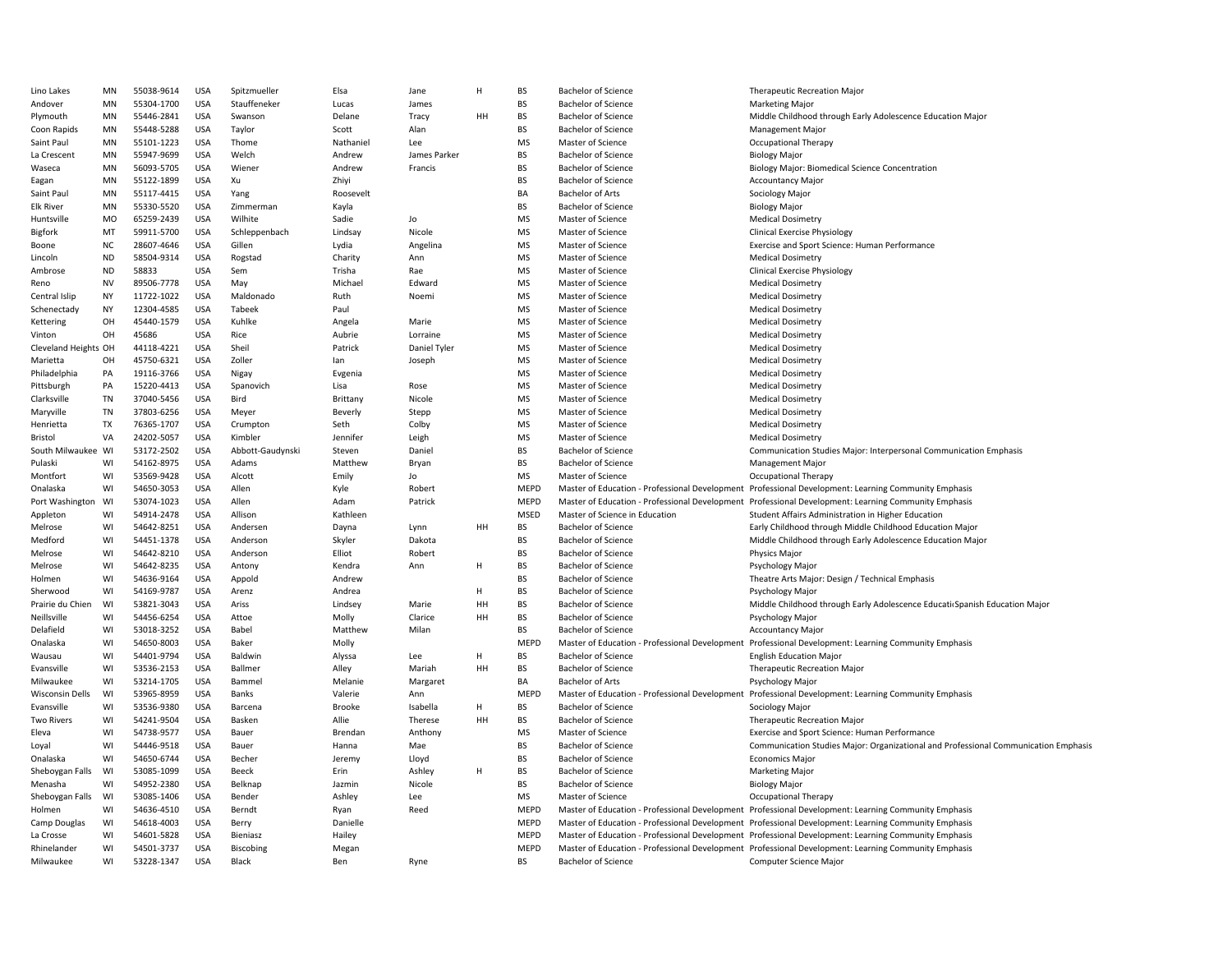| La Crosse          | WI | 54601-3823 | <b>USA</b> | Bonadurer      | William        | Patrick   |    | <b>BS</b>   | <b>Bachelor of Science</b> | Geography Major: Geographic Information Science Concentration                                        |                                     |
|--------------------|----|------------|------------|----------------|----------------|-----------|----|-------------|----------------------------|------------------------------------------------------------------------------------------------------|-------------------------------------|
| Reedsville         | WI | 54230-9566 | <b>USA</b> | Brandl         | Lauren         | Emily     |    | <b>BS</b>   | <b>Bachelor of Science</b> | <b>Biology Major</b>                                                                                 |                                     |
| New London         | WI | 54961-2299 | <b>USA</b> | Brant          | Kaitlin        | Marie     | H  | <b>BS</b>   | <b>Bachelor of Science</b> | <b>Accountancy Major</b>                                                                             | Finance Major: Risk, Insurance and  |
| La Crosse          | WI | 54601-2565 | <b>USA</b> | <b>Brekke</b>  | Hannah         | Grace     | Н  | <b>BS</b>   | <b>Bachelor of Science</b> | <b>Public Administration Major</b>                                                                   |                                     |
| Oak Creek          | WI | 53154-4525 | <b>USA</b> | Brever         | Patrick        | Burns     | H  | BA          | <b>Bachelor of Arts</b>    | Public Administration Major                                                                          | Political Science Major             |
| Cambridge          | WI | 53523-9721 | <b>USA</b> | Bronn          | Eli            | Carlson   |    | <b>BS</b>   | <b>Bachelor of Science</b> | Finance Major                                                                                        |                                     |
| Nekoosa            | WI | 54457-1510 | <b>USA</b> | <b>Brost</b>   | Nathan         | Leland    |    | <b>BS</b>   | <b>Bachelor of Science</b> | Sociology Major                                                                                      |                                     |
| Onalaska           | WI | 54650-8813 | <b>USA</b> | Brummond       | Mary           | Kate      |    | <b>BS</b>   | <b>Bachelor of Science</b> | Middle Childhood through Early Adolescence Education Major                                           |                                     |
| La Crosse          | WI | 54601-8134 | <b>USA</b> | Buedding       | Phillip        | А         |    | <b>MEPD</b> |                            | Master of Education - Professional Development Professional Development: Learning Community Emphasis |                                     |
| Oshkosh            | WI | 54904-8814 | <b>USA</b> | Buege          | Kelton         | Daniel    |    | <b>BS</b>   | <b>Bachelor of Science</b> | <b>Finance Major</b>                                                                                 |                                     |
| Orfordville        | WI | 53576-9581 | <b>USA</b> | <b>Bunts</b>   | Dakota         | John      |    | <b>BS</b>   | <b>Bachelor of Science</b> | <b>Economics Major</b>                                                                               |                                     |
| Spring Green       | WI | 53588-9106 | <b>USA</b> | <b>Buringa</b> | Hannah         | Nicole    |    | <b>BS</b>   | <b>Bachelor of Science</b> | Therapeutic Recreation Major                                                                         |                                     |
| Jackson            | WI | 53037-9587 | <b>USA</b> | Burkwald       | Michele        | Elizabeth |    | <b>BS</b>   | <b>Bachelor of Science</b> | <b>Statistics Major: Actuarial Science Concentration</b>                                             |                                     |
| Verona             | WI | 53593-2254 | <b>USA</b> | Burse          | Samantha       | Marie     |    | <b>BS</b>   | <b>Bachelor of Science</b> | Communication Studies Major: Organizational and Professional Communication Emphasis                  |                                     |
| La Crosse          | WI | 54601-2416 | <b>USA</b> | <b>Buttner</b> | Leah           | Grace     |    | <b>BS</b>   | <b>Bachelor of Science</b> | <b>Economics Major</b>                                                                               | <b>Finance Major</b>                |
|                    | WI | 54837-4671 | <b>USA</b> | Caple          | McKenna        | Caroline  | H  | <b>BS</b>   | <b>Bachelor of Science</b> | Exercise and Sport Science Major: Exercise Science - Pre-professional Track                          |                                     |
| Frederic           | WI | 53507-9740 | <b>USA</b> | Carden         |                |           |    | <b>BS</b>   | <b>Bachelor of Science</b> |                                                                                                      |                                     |
| Barneveld          |    |            |            |                | Cayla          | Sue       |    |             |                            | <b>Biology Major</b>                                                                                 |                                     |
| Holmen             | WI | 54636-8721 | <b>USA</b> | Carpenter      | Manuel         | John      |    | <b>BS</b>   | <b>Bachelor of Science</b> | <b>Biology Education Major</b>                                                                       | General Science Education (Broad Fi |
| Verona             | WI | 53593-8109 | <b>USA</b> | Chamberlain    | Shannon        | Rae       |    | <b>BS</b>   | <b>Bachelor of Science</b> | <b>Accountancy Major</b>                                                                             |                                     |
| West Bend          | WI | 53090-9050 | <b>USA</b> | Chesak         | Erica          | Lynn      | H  | BS          | <b>Bachelor of Science</b> | Early Childhood through Middle Childhood Education Major                                             |                                     |
| Onalaska           | WI | 54650-8597 | USA        | Chun           | Jimy           |           |    | <b>MPH</b>  | Master of Public Health    | Community Health Education: Public Health                                                            |                                     |
| Oconomowoc         | WI | 53066-8778 | <b>USA</b> | Cieslak        | Nicholas       | Alexander |    | <b>BS</b>   | <b>Bachelor of Science</b> | Exercise and Sport Science Major: Exercise Science - Pre-professional Track                          |                                     |
| Prairie du Chien   | WI | 53821-2632 | <b>USA</b> | Clausen        | Tanner         |           |    | <b>BS</b>   | <b>Bachelor of Science</b> | <b>Marketing Major</b>                                                                               |                                     |
| Readstown          | WI | 54652-8049 | <b>USA</b> | Clements       | Dustin         | Paul      |    | <b>BS</b>   | <b>Bachelor of Science</b> | Exercise and Sport Science Major: Physical Education                                                 |                                     |
| Sun Prairie        | WI | 53590-3846 | <b>USA</b> | Contreras      | Spencer        | Luke      |    | BA          | <b>Bachelor of Arts</b>    | Art Major                                                                                            |                                     |
| Whitefish Bay      | WI | 53211-1151 | <b>USA</b> | Conway         | Andrew         | Ryan      |    | <b>BS</b>   | <b>Bachelor of Science</b> | <b>International Business Major</b>                                                                  |                                     |
| La Crosse          | WI | 54601-3855 | <b>USA</b> | Cook           | Mitchell       | Patrick   |    | <b>MS</b>   | Master of Science          | <b>Clinical Exercise Physiology</b>                                                                  |                                     |
| Williams Bay       | WI | 53191-9751 | <b>USA</b> | Cordes         | Michael        | Chad      |    | <b>BS</b>   | <b>Bachelor of Science</b> | Finance Major: Risk, Insurance and Financial Planning Concentration                                  |                                     |
| Fond du Lac        | WI | 54937-9623 | <b>USA</b> | Costello       | Ryan           | Gregory   |    | <b>BS</b>   | <b>Bachelor of Science</b> | Communication Studies Major: Organizational and Professional Communication Emphasis                  |                                     |
| Onalaska           | WI | 54650-3090 | USA        | Covey          | Katharine      | Anna      |    | <b>BS</b>   | <b>Bachelor of Science</b> | School Health Education Major                                                                        |                                     |
| Mukwonago          | WI | 53149-7901 | <b>USA</b> | Cowan          | Maria          | Elizabeth | HH | BA          | <b>Bachelor of Arts</b>    | Psychology Major                                                                                     |                                     |
| Waunakee           | WI | 53597-1554 | <b>USA</b> | Coyle          | Dustin         | David     |    | <b>BS</b>   | <b>Bachelor of Science</b> | <b>Marketing Major</b>                                                                               | <b>Management Major</b>             |
| Pardeeville        | WI | 53954-9457 | <b>USA</b> | Crossman       | Katti          | Lynn      | HH | <b>BS</b>   | <b>Bachelor of Science</b> | Middle Childhood through Early Adolescence Educati Spanish Education Major                           |                                     |
| Manitowoc          | WI | 54220-1562 | <b>USA</b> | Czekala        | Taylor         | Lee       | H  | <b>BS</b>   | <b>Bachelor of Science</b> | Middle Childhood through Early Adolescence Education Major                                           |                                     |
| Cumberland         | WI | 54829-7227 | <b>USA</b> | Dabruzzi       | Tomieka        | Rose      |    | <b>BS</b>   | <b>Bachelor of Science</b> | <b>Management Major</b>                                                                              |                                     |
| Oshkosh            | WI | 54902-9018 | <b>USA</b> | Danielson      | Johnathan      | Kenneth   |    | BA          | <b>Bachelor of Arts</b>    | Communication Studies Major: Interpersonal Communication Emphasis                                    |                                     |
| Mukwonago          | WI | 53149-9269 | <b>USA</b> | Davis          | Cooper         | Evin      |    | <b>BS</b>   | <b>Bachelor of Science</b> | Sociology Major                                                                                      |                                     |
| Germantown         | WI | 53022-4262 | <b>USA</b> | De Vor         | Cameron        | Ross      |    | <b>BS</b>   | <b>Bachelor of Science</b> | Management Major                                                                                     |                                     |
| <b>West Salem</b>  | WI | 54669-9504 | <b>USA</b> | Degenhardt     | Amanda         | Lynn      |    | <b>BS</b>   | <b>Bachelor of Science</b> | <b>Accountancy Major</b>                                                                             |                                     |
| <b>Union Grove</b> | WI | 53182-1901 | <b>USA</b> | DeLong         | Justin         | Robert    |    | AA          | Associate                  | Associate Degree                                                                                     |                                     |
| Plover             | WI | 54467-3785 | <b>USA</b> | Denny          | Alexander      | William   |    | <b>BS</b>   | <b>Bachelor of Science</b> | Microbiology Major: Biomedical Concentration                                                         |                                     |
| Monona             | WI | 53716-1675 | <b>USA</b> | Deremo         |                |           |    | MS          | Master of Science          | <b>Recreation Management</b>                                                                         |                                     |
|                    | WI | 54904-9556 | <b>USA</b> | Devens         | Andy<br>Callie | Kristine  |    | <b>BS</b>   | <b>Bachelor of Science</b> |                                                                                                      |                                     |
| Oshkosh            |    |            |            |                |                |           | H  | <b>BS</b>   |                            | Exercise and Sport Science Major: Physical Education                                                 |                                     |
| Suamico            | WI | 54313-4038 | <b>USA</b> | Deviley        | Jake           | Anthony   |    |             | <b>Bachelor of Science</b> | <b>Biology Major: Biomedical Science Concentration</b>                                               |                                     |
| Eau Claire         | WI | 54703-0612 | <b>USA</b> | Devine         | Max            |           | H  | <b>BS</b>   | <b>Bachelor of Science</b> | <b>Biology Education Major</b>                                                                       | General Science Education (Broad Fi |
| Waterford          | WI | 53185-4444 | <b>USA</b> | Dexter         | Nicolle        | Lynn      | HH | <b>BS</b>   | <b>Bachelor of Science</b> | <b>Physics Education Major</b>                                                                       | <b>Mathematics Education Major</b>  |
| Saukville          | WI | 53080-1671 | <b>USA</b> | Dickmann       | Alyssa         | Rae       | HH | <b>BS</b>   | <b>Bachelor of Science</b> | <b>Marketing Major</b>                                                                               |                                     |
| Winneconne         | WI | 54986-9524 | <b>USA</b> | Dietzen        | Avery          | Rose      |    | BA          | <b>Bachelor of Arts</b>    | English Major: Rhetoric and Writing Emphasis                                                         |                                     |
| La Crosse          | WI | 54601-2470 | <b>USA</b> | Dillard        | Ashley         |           |    | <b>BS</b>   | <b>Bachelor of Science</b> | <b>Marketing Major</b>                                                                               | English Major: Literature Emphasis  |
| Wauwatosa          | WI | 53226-1828 | <b>USA</b> | Ditscheit      | Jillian        | Leigh     | H  | <b>BS</b>   | <b>Bachelor of Science</b> | <b>Accountancy Major</b>                                                                             | <b>Finance Major</b>                |
| Westfield          | WI | 53964-8242 | <b>USA</b> | Dobbertin      | Mercedes       | Ann       |    | <b>BS</b>   | <b>Bachelor of Science</b> | Psychology Major                                                                                     |                                     |
| New Berlin         | WI | 53151-6251 | <b>USA</b> | Dombrowski     | Ryan           | Allan     |    | <b>BS</b>   | <b>Bachelor of Science</b> | International Business Major                                                                         | Spanish Major                       |
| Reedsburg          | WI | 53959-2205 | <b>USA</b> | Douglas        | Meghan         | Allyse    | H  | <b>BS</b>   | <b>Bachelor of Science</b> | Early Childhood through Middle Childhood Education Major                                             |                                     |
| La Crosse          | WI | 54601-6343 | <b>USA</b> | Dumke          | Graham         | Gerald    |    | <b>BS</b>   | <b>Bachelor of Science</b> | Psychology Major                                                                                     |                                     |
| Taylor             | WI | 54659-7013 | <b>USA</b> | Dunlavy        | Lacy           | Virginia  |    | <b>BS</b>   | <b>Bachelor of Science</b> | Management Major                                                                                     |                                     |
| Appleton           | WI | 54913-9575 | <b>USA</b> | Dupont         | Anne           | Elizabeth |    | <b>BS</b>   | <b>Bachelor of Science</b> | <b>Biology Major</b>                                                                                 |                                     |
| Delavan            | WI | 53115-3187 | <b>USA</b> | Dziki          | Brittany       | Melissa   |    | <b>BS</b>   | <b>Bachelor of Science</b> | <b>Biology Major</b>                                                                                 |                                     |
| Weston             | WI | 54476-2924 | USA        | Edelburg       | Holly          | Rose      |    | MS          | Master of Science          | <b>Clinical Exercise Physiology</b>                                                                  |                                     |
| La Crosse          | WI | 54601-3417 | <b>USA</b> | Edmark         | Maggie         | Elizabeth |    | AA          | Associate                  | Associate Degree                                                                                     |                                     |
| La Crosse          | WI | 54601-8435 | <b>USA</b> | Ehlers         | Karen          | Christine |    | <b>MEPD</b> |                            | Master of Education - Professional Development Professional Development: Learning Community Emphasis |                                     |
| Green Bay          | WI | 54303-2428 | <b>USA</b> | Eldredge       | Dalton         | Anderson  |    | <b>BS</b>   | <b>Bachelor of Science</b> | <b>Accountancy Major</b>                                                                             | <b>Finance Major</b>                |
|                    |    |            |            |                |                |           |    |             |                            |                                                                                                      |                                     |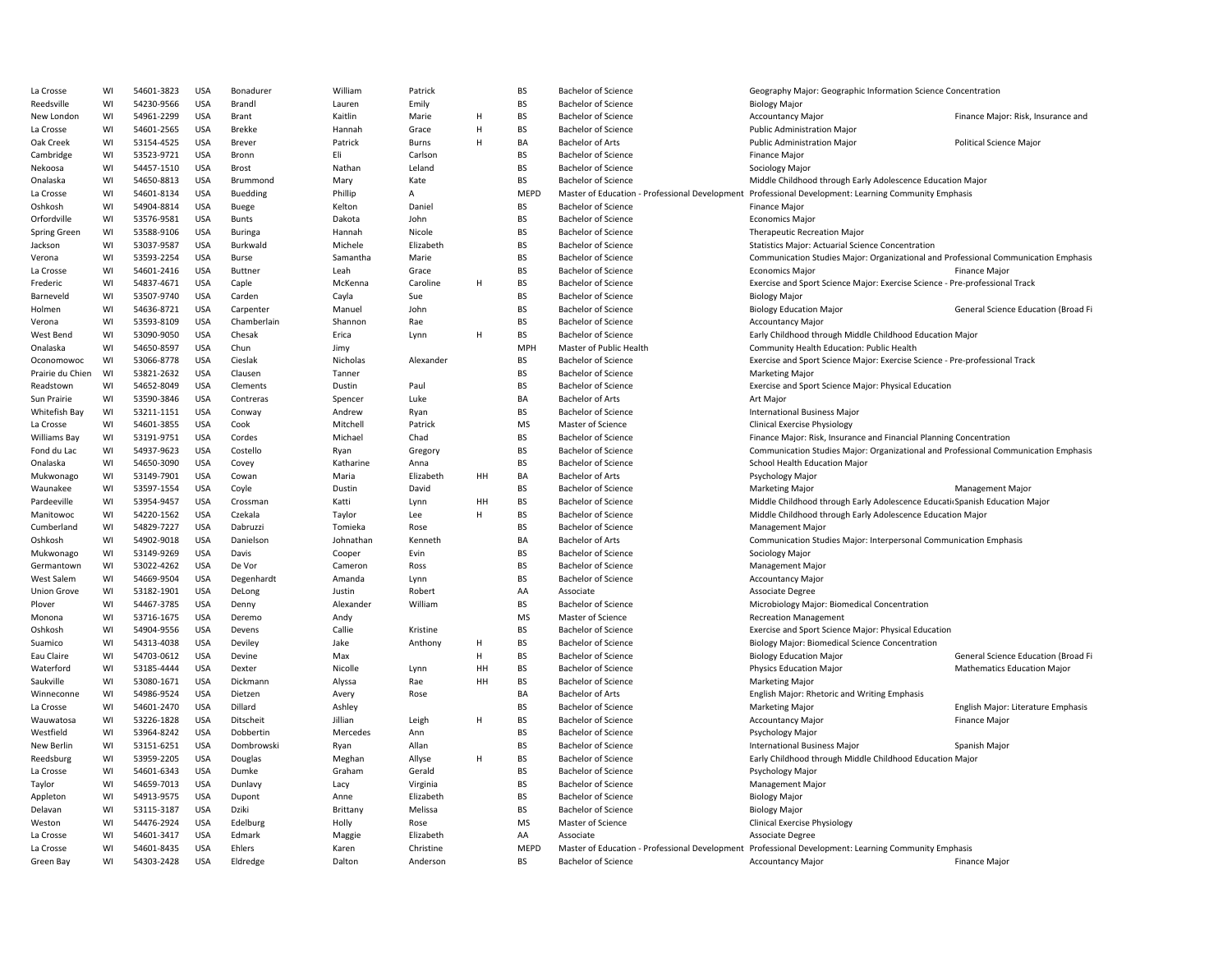| Cedarburg            | WI | 53012-2181 | <b>USA</b> | Eliason         | Alecia      |                |    | <b>MS</b>   | Master of Science                                                              | <b>Medical Dosimetry</b>                                                                             |                                            |
|----------------------|----|------------|------------|-----------------|-------------|----------------|----|-------------|--------------------------------------------------------------------------------|------------------------------------------------------------------------------------------------------|--------------------------------------------|
| Dousman              | WI | 53118-9325 | <b>USA</b> | Ellifson        | Taylor      | Anne           |    | <b>BS</b>   | <b>Bachelor of Science</b>                                                     | <b>Management Major</b>                                                                              |                                            |
| La Crosse            | WI | 54601-4135 | <b>USA</b> | Emerick         | Johnathan   | Sylvester      |    | <b>BS</b>   | Bachelor of Science                                                            | Sociology Major                                                                                      |                                            |
| Janesville           | WI | 53545-0638 | USA        | Ennocenti       | Sara        | Nicole         |    | BS          | <b>Bachelor of Science</b>                                                     | Public Health and Community Health Education Major                                                   |                                            |
| Oak Creek            | WI | 53154-7046 | <b>USA</b> | Evans           | Sarah       | Marie          |    | <b>BS</b>   | <b>Bachelor of Science</b>                                                     | Microbiology Major                                                                                   |                                            |
| Verona               | WI | 53593-7921 | <b>USA</b> | Everett         | Ashley      | Rae            | Η  | BA          | <b>Bachelor of Arts</b>                                                        | Psychology Major                                                                                     |                                            |
| <b>Mineral Point</b> | WI | 53565-1422 | <b>USA</b> | Ewers           | lan         | Gregory        |    | <b>BS</b>   | <b>Bachelor of Science</b>                                                     | Finance Major                                                                                        |                                            |
| Oregon               | WI | 53575-3714 | <b>USA</b> | Fallon          | Timothy     | Stephen        | HH | <b>BS</b>   | <b>Bachelor of Science</b>                                                     | <b>Accountancy Major</b>                                                                             |                                            |
| Marshfield           | WI | 54449-1356 | <b>USA</b> | Farris          | lan         | Tharp          | H  | <b>BS</b>   | <b>Bachelor of Science</b>                                                     | History Major: Regional Emphasis                                                                     |                                            |
| Boscobel             | WI | 53805-1710 | <b>USA</b> | Faulkner        | Branden     | Leon           | HH | BS          | <b>Bachelor of Science</b>                                                     | Middle Childhood through Early Adolescence Education Major                                           |                                            |
| La Crosse            | WI | 54601-2946 | <b>USA</b> | Felt            | Alison      | Lynn           |    | <b>BS</b>   | <b>Bachelor of Science</b>                                                     | <b>Economics Major</b>                                                                               |                                            |
| Watertowr            | WI | 53094-6307 | <b>USA</b> | Fisher          | Quenten     | Kenneth        |    | <b>BS</b>   | <b>Bachelor of Science</b>                                                     | Exercise and Sport Science Major: Physical Education French Major                                    |                                            |
| La Crosse            | WI | 54603-1900 | <b>USA</b> | Flottmeier      | Kellie      | Lorren         |    | BS          | <b>Bachelor of Science</b>                                                     | Middle Childhood through Early Adolescence Education Major                                           |                                            |
| Sun Prairie          | WI | 53590-2626 | <b>USA</b> | Fox             | Morgan      | Jeannine       |    | <b>BS</b>   | <b>Bachelor of Science</b>                                                     | Psychology Major                                                                                     |                                            |
| Waukesha             | WI | 53189-9462 | <b>USA</b> | Frane           | Taylor      |                |    | <b>BS</b>   | <b>Bachelor of Science</b>                                                     | Exercise and Sport Science Major: Exercise Science - Pre-professional Track                          |                                            |
| <b>West Salem</b>    | WI | 54669-9004 | <b>USA</b> | Frank           | Sara        | Marie          |    | <b>BS</b>   | <b>Bachelor of Science</b>                                                     | Exercise and Sport Science Major: Exercise Science - Pre-professional Track                          |                                            |
| Markesan             | WI | 53946-7738 | <b>USA</b> | Frederick       | Alicia      | Brianne        |    | <b>MS</b>   | Master of Science                                                              | <b>Occupational Therapy</b>                                                                          |                                            |
| Onalaska             | WI | 54650-8819 | <b>USA</b> | Fredrick        | Joey        | James          |    | <b>MEPD</b> | Master of Education - Professional Development Professional Learning Community |                                                                                                      |                                            |
| Sparta               | WI | 54656-3588 | <b>USA</b> | Freeman         | Morgan      | Marie          | HH | <b>BS</b>   | <b>Bachelor of Science</b>                                                     | Middle Childhood through Early Adolescence Education Major                                           |                                            |
| Manitowoc            | WI | 54220-4231 | <b>USA</b> | Freiberg        | Michelle    |                |    | <b>MS</b>   | Master of Science                                                              | <b>Occupational Therapy</b>                                                                          |                                            |
|                      |    |            | <b>USA</b> |                 |             | Laura          |    | <b>MS</b>   |                                                                                |                                                                                                      |                                            |
| Onalaska             | WI | 54650-2427 |            | Frett           | Rebecca     | Corrinne       |    |             | Master of Science                                                              | Occupational Therapy                                                                                 |                                            |
| La Crosse            | WI | 54601-6653 | <b>USA</b> | Friedman        | Christopher | Michael        |    | AA          | Associate                                                                      | Associate Degree                                                                                     |                                            |
| La Crosse            | WI | 54601-8364 | <b>USA</b> | Friedman        | Michael     | Thomas         |    | <b>BS</b>   | <b>Bachelor of Science</b>                                                     | Exercise and Sport Science Major: Exercise Science - Pre-professional Track                          |                                            |
| Rothschild           | WI | 54474-1949 | <b>USA</b> | Fulton          | Brennah     | Mae            | HH | <b>BS</b>   | <b>Bachelor of Science</b>                                                     | Psychology Major                                                                                     |                                            |
| Marshfield           | WI | 54449-1741 | <b>USA</b> | Gaertner        | lan         | Cenon          |    | <b>BS</b>   | <b>Bachelor of Science</b>                                                     | <b>Marketing Major</b>                                                                               |                                            |
| La Crosse            | WI | 54601-2206 | <b>USA</b> | Gaines          | William     | John           | H  | <b>BS</b>   | <b>Bachelor of Science</b>                                                     | <b>Management Major</b>                                                                              |                                            |
| <b>Hales Corners</b> | WI | 53130-1213 | <b>USA</b> | Garcia          | Sonia       |                | H  | <b>BS</b>   | <b>Bachelor of Science</b>                                                     | Communication Studies Major: Interpersonal Communication Emphasis                                    |                                            |
| Gays Mills           | WI | 54631-8113 | <b>USA</b> | Garfoot         | Elizabeth   | Gertrude       | HH | <b>BS</b>   | <b>Bachelor of Science</b>                                                     | Psychology Major                                                                                     |                                            |
| Milton               | WI | 53563-1781 | <b>USA</b> | Gauger          | Jordan      | Dean           |    | <b>BS</b>   | <b>Bachelor of Science</b>                                                     | Information Systems Major                                                                            |                                            |
| Genoa City           | WI | 53128-1231 | USA        | Gerken          | Madeline    |                |    | <b>BS</b>   | <b>Bachelor of Science</b>                                                     | Middle Childhood through Early Adolescence Education Major                                           |                                            |
| Hager City           | WI | 54014-8109 | <b>USA</b> | Giese           | Daniel      | Ronald John    |    | <b>BS</b>   | <b>Bachelor of Science</b>                                                     | <b>Biology Major</b>                                                                                 |                                            |
| Menasha              | WI | 54952-3402 | <b>USA</b> | Gilbert         | Sara        | $\overline{1}$ |    | BA          | <b>Bachelor of Arts</b>                                                        | Communication Studies Major: Organizational and Professional Communication Emphasis                  |                                            |
| Campbellsport        | WI | 53010-0201 | <b>USA</b> | Gilboy          | Brianna     | Kay            | HH | <b>BS</b>   | <b>Bachelor of Science</b>                                                     | <b>English Education Major</b>                                                                       |                                            |
| <b>Stevens Point</b> | WI | 54482-9743 | <b>USA</b> | Glodowski       | Morgan      | Lynn           | HH | <b>BS</b>   | <b>Bachelor of Science</b>                                                     | Exercise and Sport Science Major: Exercise Science - Pre-professional Track                          |                                            |
| Muskego              | WI | 53150-9644 | <b>USA</b> | Gonda           | Joshua      | Miguel         |    | <b>BS</b>   | <b>Bachelor of Science</b>                                                     | <b>Marketing Major</b>                                                                               |                                            |
| Wauwatosa            | WI | 53213-3713 | <b>USA</b> | Gordee          | Claire      |                | H  | <b>BS</b>   | <b>Bachelor of Science</b>                                                     | <b>English Education Major</b>                                                                       |                                            |
| Hatley               | WI | 54440-9604 | <b>USA</b> | Gray            | Jonathon    | Alan           |    | BA          | <b>Bachelor of Arts</b>                                                        | Psychology Major                                                                                     |                                            |
| Wauwatosa            | WI | 53226-1123 | <b>USA</b> | Gray            | Paul        | William        | HH | BA          | <b>Bachelor of Arts</b>                                                        | German Studies Major                                                                                 |                                            |
| La Crosse            | WI | 54601-3883 | USA        | Griesbach       | Caleb       | Eric           |    | <b>BS</b>   | <b>Bachelor of Science</b>                                                     | Chemistry Major: ACS Certification                                                                   | Mathematics Major: Applied Emphasis        |
| West Allis           | WI | 53227-3950 | <b>USA</b> | Gruichich       | Micho       | John           |    | <b>BS</b>   | <b>Bachelor of Science</b>                                                     | Social Studies Education Major (Broad Field Option A) History Education Major                        |                                            |
| Manitowoc            | WI | 54220-3631 | <b>USA</b> | Grund           | Samuel      | Martin         |    | <b>MS</b>   | Master of Science                                                              | Microbiology                                                                                         |                                            |
| Green Bay            | WI | 54313-7395 | <b>USA</b> | Guernsey        | Adam        | Philip         |    | <b>BS</b>   | <b>Bachelor of Science</b>                                                     | <b>Accountancy Major</b>                                                                             | <b>Statistics Major: Actuarial Science</b> |
| La Crosse            | WI | 54601-8913 | <b>USA</b> | Gundersen       | Iris        |                |    | BA          | <b>Bachelor of Arts</b>                                                        | Spanish Major                                                                                        |                                            |
| La Crosse            | WI | 54601-3649 | <b>USA</b> | Gustafson       | Abraham     | Mark           |    | <b>BS</b>   | <b>Bachelor of Science</b>                                                     | Computer Science Major                                                                               |                                            |
| Chetek               | WI | 54728-9371 | <b>USA</b> | Gustum          | Aaron       | August         | H  | <b>BS</b>   | <b>Bachelor of Science</b>                                                     | Exercise and Sport Science Major: Exercise Science - Pre-professional Track                          |                                            |
| <b>Cross Plains</b>  | WI | 53528-9244 | <b>USA</b> | Gutzmer         | William     | Kent           | Н  | <b>BS</b>   | <b>Bachelor of Science</b>                                                     | <b>Management Major</b>                                                                              |                                            |
| Sobieski             | WI | 54171-9740 | <b>USA</b> | Haas            | Chas        | Nicholas       |    | <b>BS</b>   | <b>Bachelor of Science</b>                                                     | <b>Biology Major: Aquatic Science Concentration</b>                                                  |                                            |
| La Crosse            | WI | 54601-5663 | <b>USA</b> | Hagedal-Pomplun | Carrie      | Ann            |    | <b>MEPD</b> |                                                                                | Master of Education - Professional Development Professional Development: Learning Community Emphasis |                                            |
| Madison              | WI | 53714-2058 | <b>USA</b> | Hagen           | Krystal     | Anne           | HH | <b>BS</b>   | <b>Bachelor of Science</b>                                                     | Early Childhood through Middle Childhood Education Major                                             |                                            |
| Arcadia              | WI | 54612-8270 | <b>USA</b> | Haines          | Taylor      | Courtney       | Η  | <b>BS</b>   | <b>Bachelor of Science</b>                                                     | Early Childhood through Middle Childhood Education Major                                             |                                            |
| Eland                | WI | 54427-9614 | <b>USA</b> | Hart            | Andrew      | Matteson       |    | MS          | Master of Science                                                              | Biology                                                                                              |                                            |
| Madison              | WI | 53717-2205 | <b>USA</b> | Hartung         | Robin       | Catherine      | H  | <b>BS</b>   | <b>Bachelor of Science</b>                                                     | Early Childhood through Middle Childhood Education Major                                             |                                            |
| Prescott             | WI | 54021-7504 | <b>USA</b> | Hauenstein      | Cole        | Anthony        |    | <b>BS</b>   | <b>Bachelor of Science</b>                                                     | <b>Finance Major</b>                                                                                 |                                            |
| Holmen               | WI | 54636-9628 | <b>USA</b> | Haug            | Alyssa      | Jean           |    | <b>MEPD</b> |                                                                                | Master of Education - Professional Development Professional Development: Learning Community Emphasis |                                            |
| Eau Claire           | WI | 54701-9690 | <b>USA</b> | Hauser          | Eric        | William        |    | BA          | <b>Bachelor of Arts</b>                                                        | Communication Studies Major: Interpersonal Communication Emphasis                                    |                                            |
| Kenosha              | WI | 53140-1654 | <b>USA</b> | Hawkins         | Rebecca     | Lynn           |    | <b>BS</b>   | <b>Bachelor of Science</b>                                                     | Women's Studies Major                                                                                |                                            |
| Onalaska             | WI | 54650-8811 | <b>USA</b> | Healy           | Emily       | Lauren         | H  | BS          | <b>Bachelor of Science</b>                                                     | Geography Major: Environmental Science Concentration                                                 |                                            |
| <b>West Salem</b>    | WI | 54669-1057 | <b>USA</b> | Heilman         | Brittany    | Sue            |    | <b>BS</b>   | <b>Bachelor of Science</b>                                                     | Psychology Major                                                                                     |                                            |
| Whitewater           | WI | 53190-2686 | <b>USA</b> | Heling          | Terilyn     | Marie          |    | <b>MEPD</b> |                                                                                | Master of Education - Professional Development Professional Development: Learning Community Emphasis |                                            |
| Sparta               | WI | 54656-6489 | <b>USA</b> | Helsel          | Tanner      | Jacob          |    | BS          | <b>Bachelor of Science</b>                                                     | Political Science Major                                                                              | <b>Public Administration Major</b>         |
| Cushing              | WI | 54006-3318 | <b>USA</b> | Herrick         | Amyrose     | Seashore       |    | <b>BS</b>   | <b>Bachelor of Science</b>                                                     | <b>International Business Major</b>                                                                  |                                            |
|                      |    |            |            |                 |             |                |    |             |                                                                                |                                                                                                      |                                            |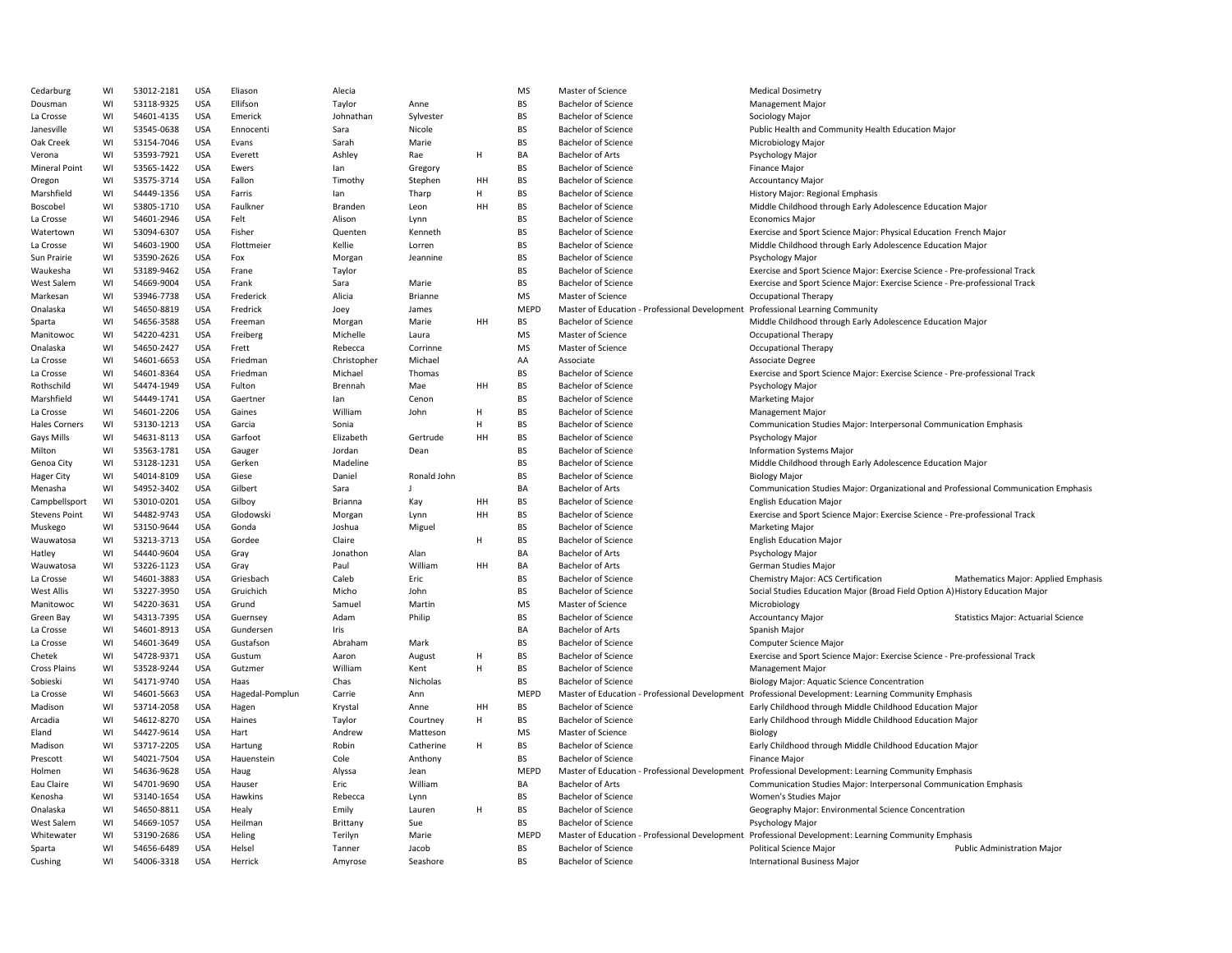| Blair                    | WI | 54616-6602 | <b>USA</b> | Herried           | Wesley      | Scott     |    | <b>BS</b>   | <b>Bachelor of Science</b>                     | <b>Economics Major</b>                                                              |                                    |
|--------------------------|----|------------|------------|-------------------|-------------|-----------|----|-------------|------------------------------------------------|-------------------------------------------------------------------------------------|------------------------------------|
| La Crosse                | WI | 54601-5263 | <b>USA</b> | Heser             | Cassie      | Marie     |    | <b>BA</b>   | <b>Bachelor of Arts</b>                        | Spanish Major                                                                       |                                    |
| Sparta                   | WI | 54656-4679 | <b>USA</b> | Higley            | Madeline    | Ann       |    | <b>BS</b>   | <b>Bachelor of Science</b>                     | <b>Marketing Major</b>                                                              |                                    |
| Portage                  | WI | 53901-9402 | <b>USA</b> | Hilgendorf        | Chelsey     | Lynn      | HH | <b>BS</b>   | <b>Bachelor of Science</b>                     | Middle Childhood through Early Adolescence Education Major                          |                                    |
| Freedom                  | WI | 54913-8905 | <b>USA</b> | Hinz              | Joseph      | Gerald    |    | <b>BS</b>   | <b>Bachelor of Science</b>                     | <b>Mathematics Education Major</b>                                                  |                                    |
| South Range              | WI | 54874-8865 | <b>USA</b> | Hlina             | Matthew     | Tyler     |    | <b>BS</b>   | <b>Bachelor of Science</b>                     | Biology Major: Environmental Science Concentration                                  |                                    |
|                          |    |            | <b>USA</b> |                   |             |           |    | <b>BS</b>   |                                                |                                                                                     |                                    |
| Janesville               | WI | 53548-9507 |            | Hobson            | Lindsey     | Nicole    |    |             | <b>Bachelor of Science</b>                     | Sociology Major                                                                     |                                    |
| Stratford                | WI | 54484-9375 | <b>USA</b> | Hofmann           | McKenzie    | Jaye      | HH | BS          | <b>Bachelor of Science</b>                     | <b>Accountancy Major</b>                                                            |                                    |
| Hortonville              | WI | 54944-8706 | <b>USA</b> | Hoople            | Amanda      | Lauren    | HH | BS          | <b>Bachelor of Science</b>                     | <b>Therapeutic Recreation Major</b>                                                 |                                    |
| Oshkosh                  | WI | 54901-1312 | <b>USA</b> | Hoopman           | Olivia      | Harris    |    | <b>BS</b>   | <b>Bachelor of Science</b>                     | Early Childhood through Middle Childhood Education Major                            |                                    |
| Waunakee                 | WI | 53597-1546 | <b>USA</b> | Horn              | Rebecca     | Lynn      |    | <b>BS</b>   | <b>Bachelor of Science</b>                     | Geography Major: Environmental Science Concentration                                |                                    |
| Galesville               | WI | 54630-8035 | <b>USA</b> | Hovell            | Scott       | Kenneth   |    | <b>BS</b>   | <b>Bachelor of Science</b>                     | Exercise and Sport Science Major: Physical Education                                |                                    |
| Whitehall                | WI | 54773-8805 | <b>USA</b> | Humphrey-Anderson | Allison     | Michelle  |    | <b>BS</b>   | <b>Bachelor of Science</b>                     | <b>Therapeutic Recreation Major</b>                                                 |                                    |
| <b>River Falls</b>       | WI | 54022-3429 | <b>USA</b> | Ista              | Mackinzie   | Kate      |    | <b>MS</b>   | Master of Science                              | <b>Occupational Therapy</b>                                                         |                                    |
| Pewaukee                 | WI | 53072-3264 | <b>USA</b> | Jacobs            | Morgan      | Christine |    | <b>BS</b>   | <b>Bachelor of Science</b>                     | <b>Marketing Major</b>                                                              | <b>Finance Major</b>               |
| Markesan                 | WI | 53946-8113 | <b>USA</b> | Jahnke            | Kyle        | Matthew   | H  | BS          | <b>Bachelor of Science</b>                     | Finance Major: Risk, Insurance and Financial Planning Concentration                 |                                    |
| Antigo                   | WI | 54409-8914 | <b>USA</b> | Janak             | Laura       | Elizabeth |    | <b>MS</b>   | Master of Science                              | Occupational Therapy                                                                |                                    |
| De Pere                  | WI | 54115-7632 | <b>USA</b> | Jankovich         | Dana        | Michelle  | H  | <b>BS</b>   | <b>Bachelor of Science</b>                     | Early Childhood through Middle Childhood Education Major                            |                                    |
| La Crosse                | WI | 54601-3450 | <b>USA</b> | Janssen           | Emy         | Marie     |    | <b>BS</b>   | <b>Bachelor of Science</b>                     | <b>International Business Major</b>                                                 | Spanish Major                      |
| <b>Stevens Point</b>     | WI | 54482-9110 | <b>USA</b> | Janssen           | Clair       | Anne      |    | <b>BS</b>   | <b>Bachelor of Science</b>                     | <b>Biology Major</b>                                                                |                                    |
| Onalaska                 | WI | 54650-8241 | <b>USA</b> | Jedele            | Erik        | Alexander |    | <b>BS</b>   | <b>Bachelor of Science</b>                     | <b>Biology Major: Biomedical Science Concentration</b>                              |                                    |
| Appleton                 | WI | 54913-6372 | <b>USA</b> | Jensen            | Katherine   | Sarah     |    | <b>MPH</b>  | Master of Public Health                        | Community Health Education: Public Health                                           |                                    |
|                          |    | 54701-7317 |            |                   |             |           |    | <b>BS</b>   |                                                |                                                                                     |                                    |
| Eau Claire               | WI |            | <b>USA</b> | Jochimsen         | Jake        | Edward    |    |             | <b>Bachelor of Science</b>                     | <b>Biology Major</b>                                                                |                                    |
| Dodgeville               | WI | 53533-8610 | <b>USA</b> | Johnson           | Mackenzie   | Pearle    |    | BS          | <b>Bachelor of Science</b>                     | Microbiology Major                                                                  |                                    |
| La Crosse                | WI | 54603-2411 | <b>USA</b> | Jones             | Devon       | Mikala    |    | BA          | <b>Bachelor of Arts</b>                        | Archaeological Studies Major                                                        |                                    |
| Reedsburg                | WI | 53959-9508 | <b>USA</b> | Jorandby          | Samantha    | Jo        | H  | <b>BS</b>   | <b>Bachelor of Science</b>                     | <b>Marketing Major</b>                                                              |                                    |
| Green Bay                | WI | 54311-5513 | <b>USA</b> | Joski             | Joshua      | James     |    | <b>BS</b>   | <b>Bachelor of Science</b>                     | <b>Marketing Major</b>                                                              |                                    |
| Wausau                   | WI | 54401      | <b>USA</b> | Junk              | Kendra      | Kae       |    | <b>MEPD</b> | Master of Education - Professional Development | Professional Development: Learning Community Emphasis                               |                                    |
| Plymouth                 | WI | 53073-4309 | <b>USA</b> | Kaiser            | Hannah      | Stephanie |    | <b>BS</b>   | <b>Bachelor of Science</b>                     | <b>Marketing Major</b>                                                              |                                    |
| Middleton                | WI | 53562-1176 | <b>USA</b> | Kampe             | Joshua      | Lawrence  |    | <b>BS</b>   | <b>Bachelor of Science</b>                     | <b>Biology Major</b>                                                                |                                    |
| Fox Point                | WI | 53217-4250 | <b>USA</b> | Karasch           | Benjamin    | Neil      |    | BA          | <b>Bachelor of Arts</b>                        | Communication Studies Major: Advocacy and Communication Criticism Emphasis          |                                    |
| Waunakee                 | WI | 53597-2331 | <b>USA</b> | Kaufman           | Stevie      | Dawn      |    | <b>MS</b>   | Master of Science                              | Occupational Therapy                                                                |                                    |
| Sparta                   | WI | 54656-6415 | <b>USA</b> | Kayala            | Keegan      | Marie     |    | BS          | <b>Bachelor of Science</b>                     | Sociology Major                                                                     |                                    |
| Holmen                   | WI | 54636-9763 | <b>USA</b> | Kelly             | Michael     | Joseph    | H  | <b>BS</b>   | <b>Bachelor of Science</b>                     | Exercise and Sport Science Major: Sport Management                                  |                                    |
| Strum                    | WI | 54770-7869 | <b>USA</b> | Kensmoe           | Erin        | A         |    | BS          | <b>Bachelor of Science</b>                     | <b>Public Administration Major</b>                                                  |                                    |
| Coleman                  | WI | 54112-9550 | <b>USA</b> | Kerr              | Lindsey     | Richaine  |    | <b>BS</b>   | <b>Bachelor of Science</b>                     | Psychology Major                                                                    |                                    |
| Prairie du Sac           | WI | 53578-1078 | <b>USA</b> | Kerska            | Mikkayla    | Jayne     | H  | <b>BS</b>   | <b>Bachelor of Science</b>                     | <b>Accountancy Major</b>                                                            | <b>Finance Major</b>               |
| Merrimac                 | WI | 53561-9540 | <b>USA</b> | Kind              | Dalton      | Robert    | HH | <b>BS</b>   | <b>Bachelor of Science</b>                     | Microbiology Major                                                                  |                                    |
| Fitchburg                | WI | 53575-1935 | <b>USA</b> | Kinney            | Marina      | Kathleen  |    | <b>BS</b>   | <b>Bachelor of Science</b>                     | <b>Therapeutic Recreation Major</b>                                                 |                                    |
| Viroqua                  | WI | 54665-1249 | <b>USA</b> | Kirking           | Nicholas    | Edwin     |    | <b>BS</b>   | <b>Bachelor of Science</b>                     | <b>Marketing Major</b>                                                              |                                    |
| Beaver Dam               | WI | 53916-1205 | <b>USA</b> | Knollenberg       | Nicholis    | Richard   |    | <b>BS</b>   | <b>Bachelor of Science</b>                     | Exercise and Sport Science Major: Exercise Science - Fitness Track                  |                                    |
|                          |    |            |            |                   |             |           |    |             |                                                |                                                                                     |                                    |
| <b>Black River Falls</b> | WI | 54615-9197 | <b>USA</b> | Koboski           | Greggory    | James     |    | BS          | <b>Bachelor of Science</b>                     | Music Major: Instrumental Emphasis                                                  |                                    |
| Oconomowoc               | WI | 53066-2304 | <b>USA</b> | Koch              | Sara        | Beth      | H  | <b>BS</b>   | <b>Bachelor of Science</b>                     | Psychology Major                                                                    |                                    |
| Strum                    | WI | 54770-0525 | <b>USA</b> | Koxlien           | Tyler       | Jeffrey   |    | BS          | <b>Bachelor of Science</b>                     | Communication Studies Major: Interpersonal Communication Emphasis                   |                                    |
| Waunakee                 | WI | 53597-9109 | <b>USA</b> | Kruser            | Ryan        |           | H  | <b>BS</b>   | <b>Bachelor of Science</b>                     | Psychology Major                                                                    |                                    |
| Wisconsin Rapids WI      |    | 54494-4845 | <b>USA</b> | Kryshak           | Christopher | Edward    | H  | <b>BS</b>   | <b>Bachelor of Science</b>                     | Early Childhood through Middle Childhood Education Major                            |                                    |
| <b>Cross Plains</b>      | WI | 53528-9375 | <b>USA</b> | Kuehn             | James       | Thomas    |    | <b>BS</b>   | <b>Bachelor of Science</b>                     | <b>Management Major</b>                                                             |                                    |
| <b>Elkhart Lake</b>      | WI | 53020-2036 | <b>USA</b> | Kuhn              | Adam        | Mark      | H  | BS          | <b>Bachelor of Science</b>                     | <b>Public Administration Major</b>                                                  | <b>Economics Major</b>             |
| Suamico                  | WI | 54313-3614 | <b>USA</b> | Lambert           | Bria        | Marie     | H  | BS          | <b>Bachelor of Science</b>                     | <b>Mathematics Major</b>                                                            |                                    |
| Janesville               | WI | 53545-2614 | <b>USA</b> | Landstrom         | Cassandra   | Jean      |    | <b>BS</b>   | <b>Bachelor of Science</b>                     | <b>Biology Major</b>                                                                |                                    |
| Mount Pleasant           | WI | 53406-6817 | <b>USA</b> | Langendorf        | Mallory     | Mary      |    | BS          | <b>Bachelor of Science</b>                     | Sociology Major                                                                     |                                    |
| Hartland                 | WI | 53029-8442 | <b>USA</b> | Larson            | Victoria    | Alexis    |    | <b>BS</b>   | <b>Bachelor of Science</b>                     | Psychology Major                                                                    |                                    |
| La Crosse                | WI | 54603-1546 | <b>USA</b> | Lass              | Samantha    | Rachel    |    | <b>BS</b>   | <b>Bachelor of Science</b>                     | <b>Accountancy Major</b>                                                            |                                    |
| La Crosse                | WI | 54603-1546 | <b>USA</b> | Lass              | Samantha    | Rachel    |    | <b>BS</b>   | <b>Bachelor of Science</b>                     | <b>Accountancy Major</b>                                                            | Finance Major: Risk, Insurance and |
| Sun Prairie              | WI | 53590-3763 | <b>USA</b> | Laurent           | Jordan      | Lindsay   |    | <b>BS</b>   | <b>Bachelor of Science</b>                     | <b>Marketing Major</b>                                                              |                                    |
| Footville                | WI | 53537-0454 | <b>USA</b> | Lavery            | Jameson     | Patrick   | H  | <b>BS</b>   | <b>Bachelor of Science</b>                     | Exercise and Sport Science Major: Exercise Science - Pre-professional Track         |                                    |
| Neenah                   | WI | 54956-4244 | <b>USA</b> | Law               | Stephen     | Joseph    |    | <b>BS</b>   | <b>Bachelor of Science</b>                     | <b>Biology Major</b>                                                                |                                    |
|                          | WI |            |            | Leask             |             | Marie     |    | <b>BS</b>   |                                                |                                                                                     |                                    |
| Bayfield                 |    | 54814-4745 | USA        |                   | Shania      |           |    |             | <b>Bachelor of Science</b>                     | Biology Major: Aquatic Science Concentration                                        |                                    |
| La Crosse                | WI | 54601-5519 | <b>USA</b> | Lee               | Linda       |           |    | BS          | <b>Bachelor of Science</b>                     | <b>Biology Major</b>                                                                |                                    |
| Minocqua                 | WI | 54548-9224 | <b>USA</b> | Lee               | Jamie       | Rose      | H  | <b>BS</b>   | <b>Bachelor of Science</b>                     | Public Health and Community Health Education Major                                  |                                    |
| Waukesha                 | WI | 53188-4569 | <b>USA</b> | Lehr              | Haley       | Lynn      | HH | <b>BA</b>   | <b>Bachelor of Arts</b>                        | Communication Studies Major: Organizational and Professional Communication Emphasis |                                    |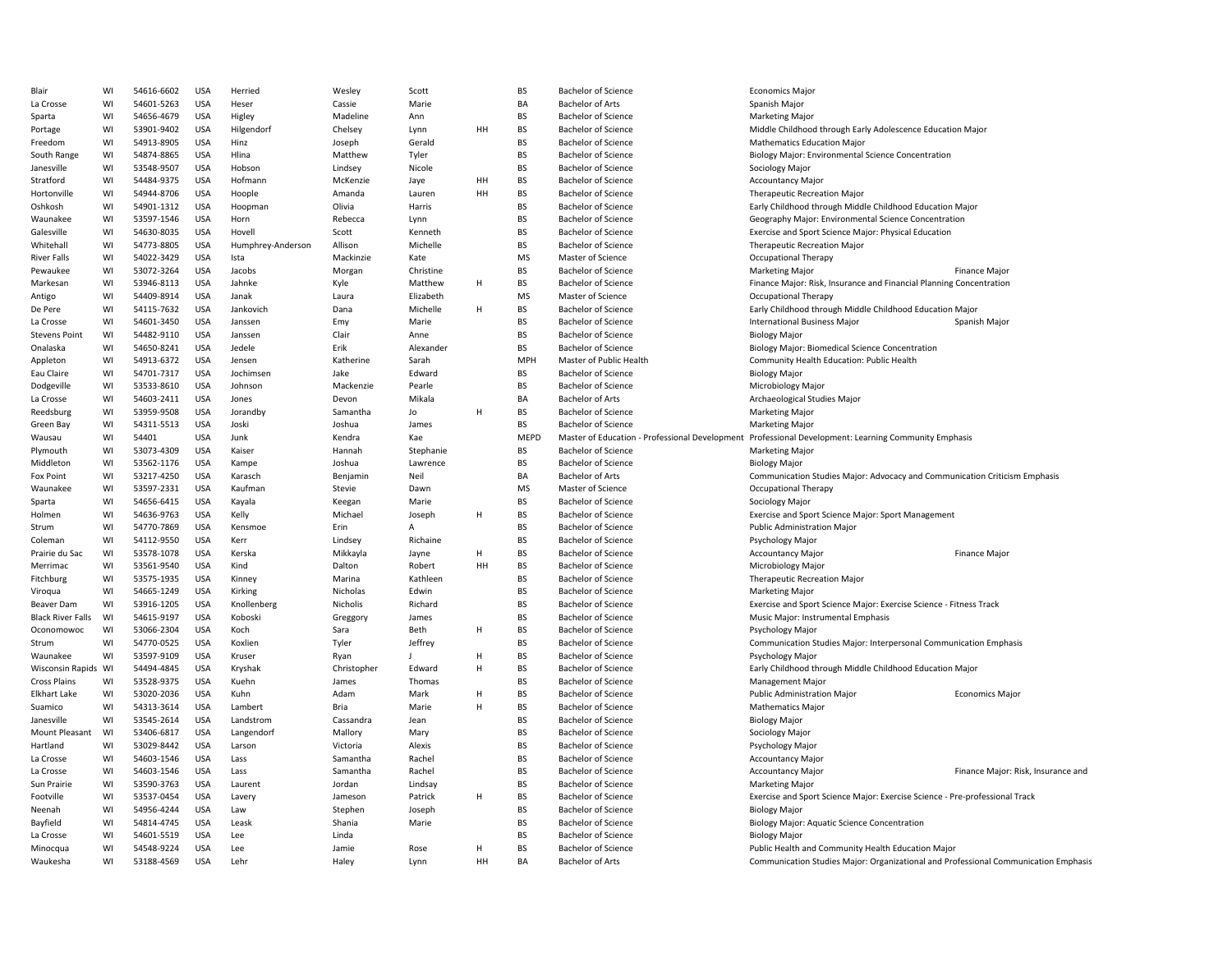| Oshkosh              | WI | 54901-3521 | <b>USA</b> | Lenz           | Peter     | Ramsay     |    | BA          | <b>Bachelor of Arts</b>    | Communication Studies Major: Broadcast and Digital Media Emphasis                                    |                                     |
|----------------------|----|------------|------------|----------------|-----------|------------|----|-------------|----------------------------|------------------------------------------------------------------------------------------------------|-------------------------------------|
| La Crosse            | WI | 54601-3483 | <b>USA</b> | Lesatz         | Trey      | Michael    |    | BS          | <b>Bachelor of Science</b> | Psychology Major                                                                                     |                                     |
| Tomah                | WI | 54660-1606 | <b>USA</b> | Liebhart       | Charise   | Renae      |    | <b>MS</b>   | Master of Science          | <b>Occupational Therapy</b>                                                                          |                                     |
| Blair                | WI | 54616-8937 | <b>USA</b> | Lien           | Jordan    | Nicole     |    | <b>BS</b>   | <b>Bachelor of Science</b> | Management Major                                                                                     |                                     |
| La Crosse            | WI | 54601-2616 | <b>USA</b> | Linssen        | Scott     |            |    | <b>MEPD</b> |                            | Master of Education - Professional Development Professional Development: Learning Community Emphasis |                                     |
| Medford              | WI | 54451-8974 | <b>USA</b> | Livingston     | Matthew   | James      |    | <b>BS</b>   | <b>Bachelor of Science</b> | <b>Marketing Major</b>                                                                               |                                     |
| Wittenberg           | WI | 54499-9513 | <b>USA</b> | Lockery        | Allison   | Marie      |    | <b>BS</b>   | <b>Bachelor of Science</b> | Psychology Major                                                                                     |                                     |
| Sullivan             | WI | 53178-9728 | <b>USA</b> | Loppnow        | Kensley   | Rose       | Н  | <b>BS</b>   | <b>Bachelor of Science</b> | Early Childhood through Middle Childhood Education Major                                             |                                     |
| Eagle                | WI | 53119-1911 | <b>USA</b> | Lovell         | Lexi      | Kay        | H  | BS          | <b>Bachelor of Science</b> | Early Childhood through Middle Childhood Education Major                                             |                                     |
| Nekoosa              | WI | 54457-8043 | <b>USA</b> | Lubeck         | MacKenzie | Jo         | H  | <b>BS</b>   | <b>Bachelor of Science</b> | Exercise and Sport Science Major: Physical Education                                                 |                                     |
| Kenosha              | WI | 53143-1450 | <b>USA</b> | Lundy          | Tyler     | Allen      |    | AA          | Associate                  | Associate Degree                                                                                     |                                     |
| Green Bay            | WI | 54313-4954 | <b>USA</b> | Maas           | Mariah    | Christine  | H  | <b>BS</b>   | <b>Bachelor of Science</b> | <b>Biology Major</b>                                                                                 | Spanish Major                       |
|                      | WI | 53223-1364 | <b>USA</b> | Mack           |           | Nicholas   |    | <b>BS</b>   | <b>Bachelor of Science</b> |                                                                                                      |                                     |
| <b>Brown Deer</b>    |    |            |            |                | Jeremy    |            |    |             |                            | Psychology Major                                                                                     |                                     |
| Sheboygan            | WI | 53081-3120 | <b>USA</b> | Madrigal       | Abel      |            |    | <b>BS</b>   | <b>Bachelor of Science</b> | Biology Major: Biomedical Science Concentration                                                      |                                     |
| Shiocton             | WI | 54170-9061 | <b>USA</b> | Majerus        | Logan     | Jon        |    | BS          | <b>Bachelor of Science</b> | <b>Marketing Major</b>                                                                               | Finance Major                       |
| Plover               | WI | 54467-2075 | USA        | Mallek         | Logan     | Joseph     |    | <b>BS</b>   | <b>Bachelor of Science</b> | Psychology Major                                                                                     |                                     |
| Milwaukee            | WI | 53208-2205 | <b>USA</b> | Maloney        | Ellen     | Elizabeth  |    | BS          | <b>Bachelor of Science</b> | <b>Biology Major</b>                                                                                 | Spanish Major                       |
| La Crosse            | WI | 54601-3674 | <b>USA</b> | Marks          | Selena    | Claire     |    | BA          | <b>Bachelor of Arts</b>    | Political Science Major                                                                              |                                     |
| La Crosse            | WI | 54601-3674 | <b>USA</b> | Marks          | Susannah  | Ingrid     |    | BA          | <b>Bachelor of Arts</b>    | <b>Political Science Major</b>                                                                       |                                     |
| Gays Mills           | WI | 54631-7261 | <b>USA</b> | Martin         | Craig     |            |    | <b>MS</b>   | Master of Science          | Health Education: Community Health Education                                                         |                                     |
| <b>Gays Mills</b>    | WI | 54631-7113 | <b>USA</b> | Martin         | Hollie    | Marie      |    | <b>BS</b>   | <b>Bachelor of Science</b> | Exercise and Sport Science Major: Exercise Science - Pre-professional Track                          |                                     |
| Sun Prairie          | WI | 53590-3515 | <b>USA</b> | Martin         | Ashley    | Ann        |    | <b>BS</b>   | <b>Bachelor of Science</b> | <b>Art Education Major</b>                                                                           |                                     |
| La Crosse            | WI | 54603-2680 | <b>USA</b> | Marx           | Amanda    | Jean       |    | MS          | Master of Science          | <b>Clinical Exercise Physiology</b>                                                                  |                                     |
| Racine               | WI | 53402-3138 | USA        | Marx           | Raymond   | Charles    |    | MS          | Master of Science          | <b>Clinical Exercise Physiology</b>                                                                  |                                     |
| Menasha              | WI | 54952-9795 | <b>USA</b> | Massey         | Brooklyn  | Elizabeth  |    | <b>BS</b>   | <b>Bachelor of Science</b> | <b>Public Administration Major</b>                                                                   |                                     |
| La Crosse            | WI | 54601-4132 | <b>USA</b> | Mathison       | Kaitlin   | Renee      |    | BS          | <b>Bachelor of Science</b> | Management Major                                                                                     |                                     |
| Baraboo              | WI | 53913-2332 | <b>USA</b> | Maxwell        | Mallory   | Rose       | HH | BS          | <b>Bachelor of Science</b> | Political Science Major                                                                              | <b>Public Administration Major</b>  |
| Muskego              | WI | 53150-8111 | <b>USA</b> | May            | Jacob     | Bradley    |    | <b>BS</b>   | <b>Bachelor of Science</b> | <b>Marketing Major</b>                                                                               |                                     |
| Oconomowoc           | WI | 53066-8404 | <b>USA</b> | Mayer          | Emily     | Ann        |    | <b>MS</b>   | Master of Science          | Occupational Therapy                                                                                 |                                     |
| Reedsburg            | WI | 53959-9671 | <b>USA</b> | Mayer          | Emily     | Kathleen   |    | BA          | <b>Bachelor of Arts</b>    | Communication Studies Major: Organizational and Professional Communication Emphasis                  |                                     |
| Middleton            | WI | 53562-4056 | <b>USA</b> | McCauley       | Shannon   | Lee        |    | <b>BS</b>   | <b>Bachelor of Science</b> | <b>Biology Major</b>                                                                                 |                                     |
| Fitchburg            | WI | 53711-5485 | <b>USA</b> | McCormick      | Jennie    | Margaret   |    | BA          | <b>Bachelor of Arts</b>    | Psychology Major                                                                                     | Spanish Major                       |
| Kaukauna             | WI | 54130-3546 | USA        | McDaniel       | Kaitlyn   |            | HH | BS          | <b>Bachelor of Science</b> | Early Childhood through Middle Childhood Education Major                                             |                                     |
| Lake Mills           | WI | 53551-9619 | <b>USA</b> | McFarlane      | Chad      | Scott      |    | BS          | <b>Bachelor of Science</b> | Psychology Major                                                                                     |                                     |
| Suamico              | WI | 54313-7832 | <b>USA</b> | McGuire        | Lindsey   | Jo         |    | BS          | <b>Bachelor of Science</b> | Finance Major                                                                                        |                                     |
| Kenosha              | WI | 53144-7114 | <b>USA</b> | McSorley       | Mary      | Eleane     | H  | BS          | <b>Bachelor of Science</b> | <b>Marketing Major</b>                                                                               | Communication Studies Major: Organi |
| Germantown           | WI | 53022-6101 | <b>USA</b> | Mehring        | Sarah     | Jean       |    | <b>BS</b>   | <b>Bachelor of Science</b> | Middle Childhood through Early Adolescence Education Major                                           |                                     |
| Oconomowoc           | WI | 53066-8409 | <b>USA</b> | Meindel        | Matthew   | Dale       |    | <b>MS</b>   | Master of Science          | Microbiology: Clinical Microbiology Emphasis                                                         |                                     |
| Berlin               | WI | 54923-7629 | <b>USA</b> | Meyer          | Amber     | Joellene   |    | <b>BS</b>   | <b>Bachelor of Science</b> | Communication Studies Major: Broadcast and Digital Media Emphasis                                    |                                     |
| Green Bay            | WI | 54311-5724 | <b>USA</b> | Meyer          | Matthew   | Charles    |    | BS          | <b>Bachelor of Science</b> | Biology Major: Environmental Science Concentration                                                   |                                     |
| Onalaska             | WI |            | USA        |                | Ellie     | Nicole     |    | <b>BS</b>   | <b>Bachelor of Science</b> |                                                                                                      |                                     |
|                      |    | 54650-8301 |            | Meyer          |           |            |    | <b>BS</b>   |                            | Communication Studies Major: Organizational and Professional Communication Emphasis                  |                                     |
| Suamico              | WI | 54173-8428 | <b>USA</b> | Michiels       | Sarah     | Tiffany    | HH |             | <b>Bachelor of Science</b> | <b>Accountancy Major</b>                                                                             |                                     |
| Coon Valley          | WI | 54623-9370 | <b>USA</b> | Mikshowsky     | Cory      | Joseph     |    | BS          | <b>Bachelor of Science</b> | Physics Major                                                                                        |                                     |
| Grafton              | WI | 53024-1939 | <b>USA</b> | Miller         | Katherine | Mary       |    | <b>BS</b>   | <b>Bachelor of Science</b> | Psychology Major                                                                                     |                                     |
| Waukesha             | WI | 53188-5924 | <b>USA</b> | Miller         | Daniel    | Edward     |    | <b>BS</b>   | <b>Bachelor of Science</b> | Finance Major: Risk, Insurance and Financial Planning Concentration                                  |                                     |
| Plover               | WI | 54467-2323 | <b>USA</b> | Mitch          | Matthew   | Ernest     |    | BA          | <b>Bachelor of Arts</b>    | Sociology Major                                                                                      |                                     |
| La Crosse            | WI | 54601-4967 | <b>USA</b> | Moen           | Mackenzie | Layne      | HН | BA          | <b>Bachelor of Arts</b>    | Philosophy Major                                                                                     |                                     |
| Mindoro              | WI | 54644-9404 | <b>USA</b> | Montalvo       | Aaron     | Pierce     |    | <b>BS</b>   | <b>Bachelor of Science</b> | <b>Finance Major</b>                                                                                 |                                     |
| Madison              | WI | 53705-2464 | USA        | Morgen         | Lucas     | John       |    | BS          | <b>Bachelor of Science</b> | <b>Marketing Major</b>                                                                               |                                     |
| Eagle River          | WI | 54521-9669 | <b>USA</b> | Morris         | Ryan      | Matthew    |    | <b>BS</b>   | <b>Bachelor of Science</b> | Exercise and Sport Science Major: Sport Management                                                   |                                     |
| <b>River Falls</b>   | WI | 54022-4302 | <b>USA</b> | Morrow         | Leah      | Christine  | H  | BS          | <b>Bachelor of Science</b> | Psychology Major                                                                                     |                                     |
| <b>River Falls</b>   | WI | 54022-4868 | <b>USA</b> | Murphy         | Abby      | Marie      | HH | BS          | <b>Bachelor of Science</b> | Communication Studies Major: Organizational and Professional Communication Emphasis                  |                                     |
| Waunakee             | WI | 53597-9461 | <b>USA</b> | Murray         | Alexandra | Lauren     |    | <b>MS</b>   | Master of Science          | <b>Medical Dosimetry</b>                                                                             |                                     |
| La Crosse            | WI | 54601-5135 | <b>USA</b> | Naughton       | Ryan      |            |    | <b>BS</b>   | <b>Bachelor of Science</b> | Art Major                                                                                            |                                     |
| Sun Prairie          | WI | 53590-9312 | <b>USA</b> | Neuenschwander | Jessica   | Rose       |    | <b>BS</b>   | <b>Bachelor of Science</b> | <b>Biology Major</b>                                                                                 |                                     |
| New Berlin           | WI | 53151-1914 | <b>USA</b> | Nilsson        | Anneka    | Lisl       |    | <b>BS</b>   | <b>Bachelor of Science</b> | <b>Biology Education Major</b>                                                                       |                                     |
| La Crosse            | WI | 54601-3405 | <b>USA</b> | Nodolf         | Megan     | Carly Anne |    | BS          | <b>Bachelor of Science</b> | Biology Major: Environmental Science Concentration                                                   |                                     |
| <b>Stevens Point</b> | WI | 54481-5671 | USA        | Nolan          | Rachel    | Michele    | HH | <b>BS</b>   | <b>Bachelor of Science</b> | <b>Finance Major</b>                                                                                 |                                     |
| Holmen               | WI | 54636-9450 | <b>USA</b> | Nomland        | Valerie   | Alexis     | H  | BA          | <b>Bachelor of Arts</b>    | Psychology Major                                                                                     |                                     |
| Rice Lake            | WI | 54868-8806 | <b>USA</b> | Novinska       | Kody      | Austin     | H  | BS          | <b>Bachelor of Science</b> | Exercise and Sport Science Major: Physical Education School Health Education Major                   |                                     |
| Columbus             | WI | 53925-1210 | <b>USA</b> | O'Connell      | Hannah    | Marie      | H  | <b>BS</b>   | <b>Bachelor of Science</b> | <b>Accountancy Major</b>                                                                             |                                     |
|                      |    |            |            |                |           |            |    |             |                            |                                                                                                      |                                     |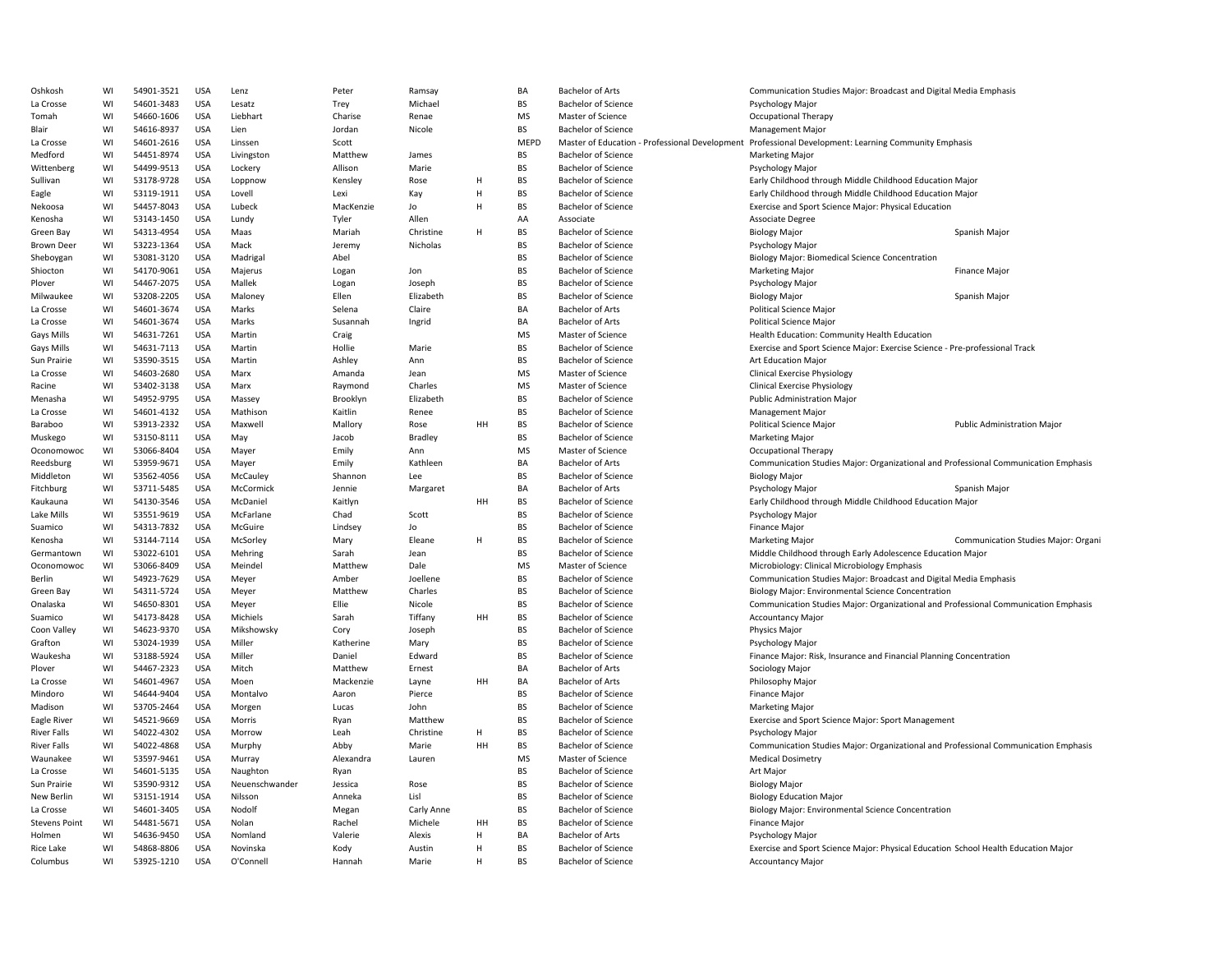| Green Bay       | WI | 54311-6574 | <b>USA</b> | O'Connell  | Michael       | Jon         |    | <b>BS</b>   | <b>Bachelor of Science</b>                     | Finance Major                                                                                        |                         |
|-----------------|----|------------|------------|------------|---------------|-------------|----|-------------|------------------------------------------------|------------------------------------------------------------------------------------------------------|-------------------------|
| Green Bay       | WI | 54313-7011 | <b>USA</b> | Oettinger  | Abby          | Marie       |    | BA          | <b>Bachelor of Arts</b>                        | <b>Psychology Major</b>                                                                              |                         |
| Marshfield      | WI | 54449-8239 | <b>USA</b> | Olson      | Lucas         | Michael     |    | <b>BS</b>   | <b>Bachelor of Science</b>                     | Middle Childhood through Early Adolescence Education Major                                           |                         |
| Onalaska        | WI | 54650-3333 | <b>USA</b> | Olson      | Madalyn       | Camille     |    | BA          | <b>Bachelor of Arts</b>                        | Sociology Major                                                                                      |                         |
| Marshfield      | WI | 54449-3118 | <b>USA</b> | Oppman     | Kole          | Alexander   | H  | BS          | <b>Bachelor of Science</b>                     | <b>Management Major</b>                                                                              |                         |
| Custer          | WI | 54423-9643 | <b>USA</b> | Orlikowski | Amber         | Rose        |    | <b>BS</b>   | <b>Bachelor of Science</b>                     | Exercise and Sport Science Major: Exercise Science - Pre-professional Track                          |                         |
| Green Bay       | WI | 54313-9004 | <b>USA</b> | Ottens     | Gabriela      | Marie       |    | <b>BS</b>   | <b>Bachelor of Science</b>                     | Psychology Major                                                                                     | Sociology Major         |
| Minocqua        | WI | 54548-9119 | <b>USA</b> | Ottoson    | Megan         | Marie       |    | <b>BS</b>   | <b>Bachelor of Science</b>                     | <b>Marketing Major</b>                                                                               |                         |
| Melrose         | WI | 54642-8456 | <b>USA</b> | Ours       | Dylan         | Michael     |    | <b>BS</b>   | <b>Bachelor of Science</b>                     | <b>Mathematics Major</b>                                                                             |                         |
| Mindoro         | WI | 54644-9552 | <b>USA</b> | Paisley    | Jesse         | Lynn        |    | BS          | <b>Bachelor of Science</b>                     | <b>Management Major</b>                                                                              | Finance Major           |
| Adams           | WI | 53910-1074 | <b>USA</b> | Parr       | Brittany      | Marie       | H  | <b>BS</b>   | <b>Bachelor of Science</b>                     | <b>English Education Major</b>                                                                       |                         |
| Brookfield      | WI | 53045-2200 | <b>USA</b> | Patel      |               | Atul        |    | BS          | <b>Bachelor of Science</b>                     | <b>Physics Major</b>                                                                                 |                         |
|                 | WI |            |            |            | Priya         |             |    | <b>BS</b>   |                                                |                                                                                                      |                         |
| La Crosse       |    | 54601-2910 | <b>USA</b> | Patterman  | Amber         | Leah        |    |             | <b>Bachelor of Science</b>                     | Exercise and Sport Science Major: Exercise Science - Fitness Track                                   |                         |
| Waupaca         | WI | 54981-8382 | <b>USA</b> | Paynter    | Abigail       | Jane        |    | <b>BS</b>   | <b>Bachelor of Science</b>                     | <b>Public Administration Major</b>                                                                   |                         |
| Luxemburg       | WI | 54217-9659 | <b>USA</b> | Peckumn    | Rachel        | Leigh       | H  | <b>BS</b>   | <b>Bachelor of Science</b>                     | Exercise and Sport Science Major: Exercise Science - Pre-professional Track                          |                         |
| Dresser         | WI | 54009-4455 | <b>USA</b> | Pedersen   | Kurtis        | Duane       |    | <b>BS</b>   | <b>Bachelor of Science</b>                     | Physics Major                                                                                        |                         |
| La Crosse       | WI | 54601-3860 | <b>USA</b> | Pesch      | Kasey         | Leigh       | H  | <b>BS</b>   | <b>Bachelor of Science</b>                     | <b>Art Major</b>                                                                                     |                         |
| Middleton       | WI | 53562-4709 | <b>USA</b> | Peternell  | Kevin         |             |    | BS          | <b>Bachelor of Science</b>                     | Exercise and Sport Science Major: Physical Education                                                 |                         |
| Appleton        | WI | 54915-8730 | <b>USA</b> | Peters     | Nicholas      | Todd        | HH | <b>BS</b>   | <b>Bachelor of Science</b>                     | Exercise and Sport Science Major: Exercise Science - Pre-professional Track                          |                         |
| Merrill         | WI | 54452-8772 | <b>USA</b> | Peterson   | Kelci         | A           |    | BS          | <b>Bachelor of Science</b>                     | Exercise and Sport Science Major: Physical Education                                                 |                         |
| Onalaska        | WI | 54650-7026 | <b>USA</b> | Petrillo   | Gwendolyn     | Mae         | HH | <b>BS</b>   | <b>Bachelor of Science</b>                     | <b>Biology Major</b>                                                                                 |                         |
| Melrose         | WI | 54642-8220 | <b>USA</b> | Pfaff      | Macie         | Marie       |    | BS          | <b>Bachelor of Science</b>                     | <b>Management Major</b>                                                                              |                         |
| Racine          | WI | 53403-9620 | <b>USA</b> | Pfarr      | Brett         | Reid        |    | <b>BS</b>   | <b>Bachelor of Science</b>                     | Finance Major                                                                                        |                         |
| New London      | WI | 54961-8960 | <b>USA</b> | Phillips   | Drew          | Ryan        |    | <b>BS</b>   | <b>Bachelor of Science</b>                     | Computer Science Major                                                                               |                         |
| Fond du Lac     | WI | 54935-5477 | <b>USA</b> | Pickart    | Collin        | James       |    | <b>BS</b>   | <b>Bachelor of Science</b>                     | <b>Statistics Major: Actuarial Science Concentration</b>                                             | <b>Economics Major</b>  |
| Warrens         | WI | 54666-8065 | <b>USA</b> | Pierce     | Cole          | Kevin       |    | <b>BS</b>   | <b>Bachelor of Science</b>                     | <b>Physics Major</b>                                                                                 |                         |
| Highland        | WI | 53543-9799 | <b>USA</b> | Pierick    | Nicholas      | James       |    | <b>BS</b>   | <b>Bachelor of Science</b>                     | Exercise and Sport Science Major: Sport Management                                                   |                         |
| Reedsburg       | WI | 53959-1433 | <b>USA</b> | Polk       | Danica        | Lee         |    | BS          | <b>Bachelor of Science</b>                     | Middle Childhood through Early Adolescence Education Major                                           |                         |
| La Crosse       | WI | 54601-2007 | <b>USA</b> | Posivio    | <b>Brooke</b> | Christina   |    | <b>BS</b>   | <b>Bachelor of Science</b>                     | <b>Biology Major: Biomedical Science Concentration</b>                                               |                         |
| Wausau          | WI | 54401-9730 | <b>USA</b> | Post       | Morgan        | Elizabeth   |    | <b>MEPD</b> | Master of Education - Professional Development | Professional Development: Learning Community Emphasis                                                |                         |
| Mauston         | WI | 53948-9318 | <b>USA</b> | Potter     | Joshua        |             |    | <b>MEPD</b> |                                                | Master of Education - Professional Development Professional Development: Learning Community Emphasis |                         |
| Janesville      | WI | 53546-4004 | <b>USA</b> | Preston    | Megan         |             | H  | <b>BS</b>   | <b>Bachelor of Science</b>                     | <b>Finance Major</b>                                                                                 |                         |
| Alma Center     | WI | 54611-8017 | <b>USA</b> | Prindle    | Jacob         |             |    | MEPD        |                                                | Master of Education - Professional Development Professional Development: Learning Community Emphasis |                         |
| Alma Center     | WI | 54611-8017 | <b>USA</b> | Prindle    | Nicole        | L           |    | MEPD        |                                                | Master of Education - Professional Development Professional Development: Learning Community Emphasis |                         |
| Rudolph         | WI | 54475-9723 | <b>USA</b> | Przychocki | Jakob         | Christian   |    | <b>BS</b>   | <b>Bachelor of Science</b>                     | <b>Marketing Major</b>                                                                               |                         |
|                 | WI | 54601-3413 | <b>USA</b> | Qian       | Guanzhong     |             |    | <b>MSE</b>  | Master of Software Engineering                 | Software Engineering                                                                                 |                         |
| La Crosse       |    |            |            |            |               |             |    |             |                                                |                                                                                                      |                         |
| Menomonie       | WI | 54751-1702 | <b>USA</b> | Rachick    | Crystal       | Joy         |    | BS          | <b>Bachelor of Science</b>                     | Exercise and Sport Science Major: Physical Education                                                 |                         |
| Oconomowoc      | WI | 53066-1504 | <b>USA</b> | Radtke     | Olivia        | Mae         | H  | <b>BS</b>   | <b>Bachelor of Science</b>                     | Early Childhood through Middle Childhood Education Major                                             |                         |
| Stoughton       | WI | 53589-3857 | <b>USA</b> | Raisbeck   | Nelson        | William     | H  | <b>BS</b>   | <b>Bachelor of Science</b>                     | Communication Studies Major: Broadcast and Digital Media Emphasis                                    |                         |
| Melrose         | WI | 54642-8236 | <b>USA</b> | Ramsey     | Erik          | A           |    | <b>BS</b>   | <b>Bachelor of Science</b>                     | Physics Major: Biomedical Concentration                                                              |                         |
| Hudson          | WI | 54016-2030 | <b>USA</b> | Ramstad    | Lisa          | Soo Mee     | HH | BS          | <b>Bachelor of Science</b>                     | Psychology Major                                                                                     |                         |
| Appleton        | WI | 54915-1123 | <b>USA</b> | Rasmussen  | Noah          | Aaron       |    | <b>BS</b>   | <b>Bachelor of Science</b>                     | <b>Biology Major</b>                                                                                 |                         |
| Evansville      | WI | 53536-8325 | <b>USA</b> | Reed       | Benjamen      | Michael     |    | BS          | <b>Bachelor of Science</b>                     | Exercise and Sport Science Major: Exercise Science - Pre-professional Track                          |                         |
| Reedsville      | WI | 54230-8074 | <b>USA</b> | Reichert   | Rachel        | Marie Grace |    | <b>BS</b>   | <b>Bachelor of Science</b>                     | Psychology Major                                                                                     |                         |
| Holmen          | WI | 54636-9061 | <b>USA</b> | Renk       | Lexi          | Lousie      |    | BS          | <b>Bachelor of Science</b>                     | <b>Accountancy Major</b>                                                                             |                         |
| Elkhorn         | WI | 53121-1142 | <b>USA</b> | Ritchey    | MacKenzie     | L.          |    | <b>BS</b>   | <b>Bachelor of Science</b>                     | Psychology Major                                                                                     |                         |
| La Crosse       | WI | 54603-3214 | <b>USA</b> | Rivard     | Mark          | Francis     |    | <b>BS</b>   | <b>Bachelor of Science</b>                     | Communication Studies Major: Organizational and Professional Communication Emphasis                  |                         |
| Oregon          | WI | 53575-2725 | <b>USA</b> | Rockwell   | Rachel        | Naomi       |    | MEPD        | Master of Education - Professional Development | Professional Development: Learning Community Emphasis                                                |                         |
| Mondovi         | WI | 54755-8331 | <b>USA</b> | Rodenberg  | Allison       | Kay         | HH | BS          | <b>Bachelor of Science</b>                     | Chemistry Education Major                                                                            |                         |
| Nekoosa         | WI | 54457-1405 | <b>USA</b> | Rogers     | Phoenix       | Adonis      |    | <b>BS</b>   | <b>Bachelor of Science</b>                     | Biology Major: Aquatic Science Concentration                                                         |                         |
| Evansville      | WI | 53536-1325 | <b>USA</b> | Rossmiller | Ethan         | Mitchell    |    | <b>BS</b>   | <b>Bachelor of Science</b>                     | <b>Economics Major</b>                                                                               | Political Science Major |
| Sheboygan Falls | WI | 53085-1246 | <b>USA</b> | Rostek     | Joshua        | Michael     |    | BS          | <b>Bachelor of Science</b>                     | Geography Major: Geographic Information Science Concentration                                        |                         |
| De Pere         | WI | 54115-9020 | <b>USA</b> | Rothering  | Zachary       | Michael     |    | <b>BS</b>   | <b>Bachelor of Science</b>                     | Therapeutic Recreation Major                                                                         |                         |
| Green Bay       | WI | 54303-4179 | <b>USA</b> | Ruechel    | Turner        | Lee         |    | <b>BS</b>   | <b>Bachelor of Science</b>                     | Chemistry Major: Environmental Science Concentration                                                 |                         |
| Madison         | WI | 53711-4406 | <b>USA</b> | Rutter     | Sarina        | Anne        |    | <b>MS</b>   | Master of Science                              | Biology: Aquatic Science Concentration                                                               |                         |
| La Crosse       | WI | 54601-3607 | <b>USA</b> | Ryczkowski | Caitlin       | Marie       | H  | <b>BS</b>   | <b>Bachelor of Science</b>                     | <b>Management Major</b>                                                                              |                         |
| Sheboygan       | WI | 53081-6824 | <b>USA</b> | Sabelko    | Kyana         | Kae         |    | BA          | <b>Bachelor of Arts</b>                        | Sociology Major                                                                                      |                         |
| Beaver Dam      | WI | 53916-1558 | <b>USA</b> | Salzwedel  | Owen          | Kenneth     |    | <b>BS</b>   | <b>Bachelor of Science</b>                     | History Major: Regional Emphasis                                                                     |                         |
| La Crosse       | WI | 54601-4608 | <b>USA</b> | Sanborn    | Scott         | Michael     |    | BS          | <b>Bachelor of Science</b>                     | <b>Management Major</b>                                                                              |                         |
| Mukwonago       | WI | 53149-8834 | <b>USA</b> | Scaffidi   | Nicolette     | Ann         | HH | BA          | <b>Bachelor of Arts</b>                        | Psychology Major                                                                                     |                         |
| Minocqua        | WI | 54548-9112 | <b>USA</b> | Scharbarth | Abby          | Lee         |    | <b>BS</b>   | <b>Bachelor of Science</b>                     | Middle Childhood through Early Adolescence Education Major                                           |                         |
|                 |    |            |            |            |               |             |    |             |                                                |                                                                                                      |                         |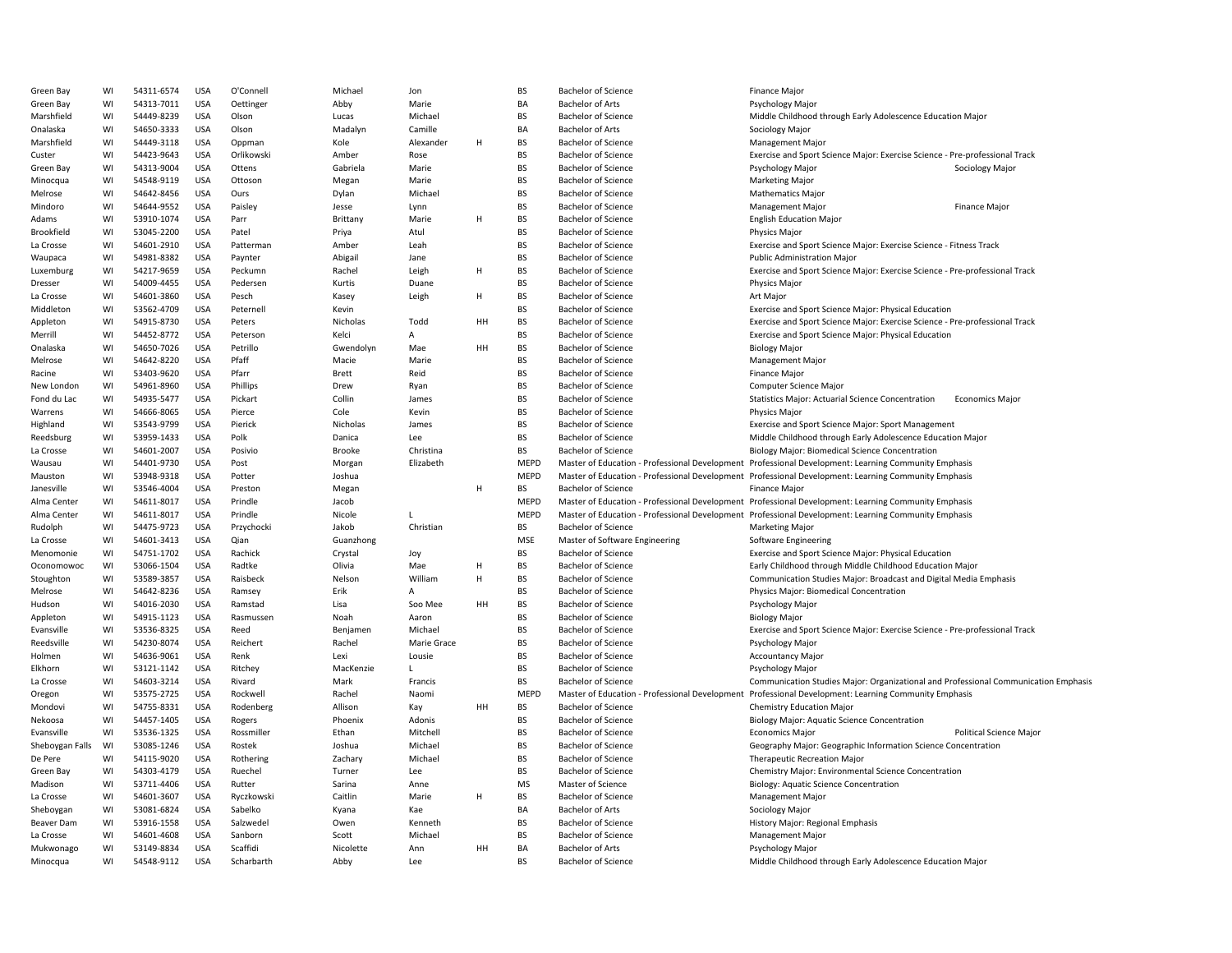| Lomira                | WI | 53048-9515 | <b>USA</b> | Scharschmidt  | Mitch     | Robert         | HH | BS          | <b>Bachelor of Science</b>                     | <b>Accountancy Major</b>                                                                             | <b>Finance Major</b>                |
|-----------------------|----|------------|------------|---------------|-----------|----------------|----|-------------|------------------------------------------------|------------------------------------------------------------------------------------------------------|-------------------------------------|
| La Crosse             | WI | 54601-3461 | <b>USA</b> | Schauer       | Margaret  | Catherine      | HH | <b>BS</b>   | <b>Bachelor of Science</b>                     | Psychology Major                                                                                     |                                     |
| Waterford             | WI | 53185-4725 | <b>USA</b> | Schilling     | Garrett   | <b>Bradley</b> |    | BS          | <b>Bachelor of Science</b>                     | <b>English Education Major</b>                                                                       |                                     |
| West Salem            | WI | 54669-1236 | <b>USA</b> | Schloesser    | Nicholas  | Andrew         |    | <b>MS</b>   | Master of Science                              | Biology: Aquatic Science Concentration                                                               |                                     |
| La Crosse             | WI | 54601-3745 | <b>USA</b> | Schmidt       | Nicholas  | William        |    | <b>BS</b>   | <b>Bachelor of Science</b>                     | Middle Childhood through Early Adolescence Education Major                                           |                                     |
| Cazenovia             | WI | 53924-7183 | <b>USA</b> | Schmitt       | Kayla     | Marie          |    | <b>MS</b>   | Master of Science                              | <b>Clinical Exercise Physiology</b>                                                                  |                                     |
| Monroe                | WI | 53566-3337 | <b>USA</b> | Schneider     | Brian     | Thomas         |    | <b>BS</b>   | <b>Bachelor of Science</b>                     | <b>Finance Major</b>                                                                                 | <b>Economics Major</b>              |
| Onalaska              | WI | 54650-7007 | <b>USA</b> | Schneider     | Jacob     | Quillin        |    | <b>BS</b>   | <b>Bachelor of Science</b>                     | <b>Biology Major</b>                                                                                 |                                     |
|                       |    |            |            |               |           |                |    |             |                                                |                                                                                                      |                                     |
| Lisbon                | WI | 53089-5430 | <b>USA</b> | Schowengerdt  | Christina | Elaine         |    | <b>BS</b>   | <b>Bachelor of Science</b>                     | <b>Accountancy Major</b>                                                                             |                                     |
| Little Chute          | WI | 54140-1233 | <b>USA</b> | Schrader      | Ariel     | Elizabeth      |    | BS          | <b>Bachelor of Science</b>                     | Psychology Major                                                                                     |                                     |
| Nekoosa               | WI | 54457-9001 | <b>USA</b> | Schrader      | Kane      | Calvin         |    | <b>BS</b>   | <b>Bachelor of Science</b>                     | Finance Major: Risk, Insurance and Financial Planning Concentration                                  |                                     |
| Milton                | WI | 53563-9462 | <b>USA</b> | Schullo       | Allison   | Marie          | H  | <b>BS</b>   | <b>Bachelor of Science</b>                     | <b>Mathematics Education Major</b>                                                                   |                                     |
| Portage               | WI | 53901-1290 | <b>USA</b> | Schultz       | Karlie    | Elaine         |    | BS          | <b>Bachelor of Science</b>                     | <b>Marketing Major</b>                                                                               |                                     |
| Portage               | WI | 53901-1290 | <b>USA</b> | Schultz       | Kaysie    | Mae            |    | <b>BS</b>   | <b>Bachelor of Science</b>                     | <b>Accountancy Major</b>                                                                             |                                     |
| West Salem            | WI | 54669-1639 | <b>USA</b> | Schultz       | Lucas     | Alan           |    | <b>BS</b>   | <b>Bachelor of Science</b>                     | <b>Biology Major</b>                                                                                 |                                     |
| Baraboo               | WI | 53913-9377 | <b>USA</b> | Schwarz       | Alexandra | Marie          | HH | <b>BS</b>   | <b>Bachelor of Science</b>                     | Biology Major: Biomedical Science Concentration                                                      |                                     |
| Merrill               | WI | 54452-3413 | <b>USA</b> | Seaman        | Andrew    | James          |    | <b>BS</b>   | <b>Bachelor of Science</b>                     | Exercise and Sport Science Major: Physical Education                                                 |                                     |
| Hartland              | WI | 53029-9537 | <b>USA</b> | Sesolak       | Brian     | John           | H  | <b>BS</b>   | <b>Bachelor of Science</b>                     | Exercise and Sport Science Major: Exercise Science - Pre-professional Track                          |                                     |
| Arcadia               | WI | 54612-8154 | <b>USA</b> | Severson      | Hans      | Laurence       |    | <b>MS</b>   | Master of Science                              | Occupational Therapy                                                                                 |                                     |
| Waukesha              | WI | 53188-3523 | <b>USA</b> | Shannon       | Murphy    | Andrew         |    | <b>BS</b>   | <b>Bachelor of Science</b>                     | Communication Studies Major: Broadcast and Digital Media Emphasis                                    |                                     |
| Fitchburg             | WI | 53711      | <b>USA</b> | Shaver        | Allison   | Rose           | H  | <b>BS</b>   | <b>Bachelor of Science</b>                     | <b>Biology Education Major</b>                                                                       | General Science Education (Broad Fi |
| Manitowoc             | WI | 54220-6532 | <b>USA</b> | Shimon        | Alex      | James          |    | BS          | <b>Bachelor of Science</b>                     | Management Major                                                                                     |                                     |
| Port Washington       | WI | 53074-1333 | <b>USA</b> | Shupe         | Jessica   | Hazel          |    | MEPD        |                                                | Master of Education - Professional Development Professional Development: Learning Community Emphasis |                                     |
|                       | WI |            |            |               | Sadie     | Elaine         | H  |             | <b>Bachelor of Science</b>                     |                                                                                                      |                                     |
| Fort Atkinson         |    | 53538-2725 | <b>USA</b> | Siarkiewicz   |           |                |    | BS          |                                                | <b>Biology Major: Biomedical Science Concentration</b>                                               |                                     |
| Menomonie             | WI | 54751-6532 | <b>USA</b> | Siebert       | Kayla     | Ann            |    | <b>BS</b>   | <b>Bachelor of Science</b>                     | Management Major                                                                                     | <b>Finance Major</b>                |
| Maribel               | WI | 54227-9597 | <b>USA</b> | Sigl          | Madeline  | Grace          |    | <b>BS</b>   | <b>Bachelor of Science</b>                     | <b>Computer Science Major</b>                                                                        |                                     |
| South Milwaukee WI    |    | 53172-2208 | <b>USA</b> | Simmons       | Anna      | Catherine      |    | <b>BS</b>   | <b>Bachelor of Science</b>                     | Marketing Major                                                                                      |                                     |
| Dresser               | WI | 54009-4423 | <b>USA</b> | Sine          | Symone    | Marie          |    | BS          | <b>Bachelor of Science</b>                     | <b>Political Science Major</b>                                                                       |                                     |
| Campbellsport         | WI | 53010-3448 | <b>USA</b> | Sinjakovic    | Brandon   | James          |    | <b>BS</b>   | <b>Bachelor of Science</b>                     | Computer Science Major                                                                               |                                     |
| Kronenwetter          | WI | 54455-8075 | <b>USA</b> | Skalitzky     | Devanne   |                |    | MEPD        | Master of Education - Professional Development | Professional Development: Learning Community Emphasis                                                |                                     |
| La Crosse             | WI | 54601-4904 | <b>USA</b> | Smallish      | Jessica   | Lee            |    | BS          | <b>Bachelor of Science</b>                     | Early Childhood through Middle Childhood Education Major                                             |                                     |
| Fort Atkinson         | WI | 53538-1530 | <b>USA</b> | Smith         | Anthony   | Peter          |    | <b>BS</b>   | <b>Bachelor of Science</b>                     | Computer Science Major                                                                               |                                     |
| La Crosse             | WI | 54601-3613 | <b>USA</b> | Smith         | Courtney  | Paige          | H  | <b>BS</b>   | <b>Bachelor of Science</b>                     | Exercise and Sport Science Major: Exercise Science - Pre-professional Track                          |                                     |
| Pewaukee              | WI | 53072-3155 | <b>USA</b> | Snyder        | Madeline  | Ann            | H  | <b>BS</b>   | <b>Bachelor of Science</b>                     | Early Childhood through Middle Childhood Education Major                                             |                                     |
| Brookfield            | WI | 53005-2111 | <b>USA</b> | Solper        | Lindsay   | Jordan         |    | BA          | <b>Bachelor of Arts</b>                        | English Major: Rhetoric and Writing Emphasis                                                         | Music Major: Performance Emphasis   |
| Green Bay             | WI | 54311-9006 | <b>USA</b> | Southwick     | Carly     | Lynn           | H  | <b>BS</b>   | <b>Bachelor of Science</b>                     | Biology Major: Cellular and Molecular Biology Concen Biochemistry Major with American So             |                                     |
| Waunakee              | WI | 53597-8707 | <b>USA</b> | Stamas        | Anastasia | Marie          |    | BA          | <b>Bachelor of Arts</b>                        | Spanish Major                                                                                        | Psychology Major                    |
| Portage               | WI | 53901-1808 | <b>USA</b> | Staveness     | Elizabeth | Anne           | H  | BS          | <b>Bachelor of Science</b>                     | <b>Biology Major</b>                                                                                 |                                     |
| Hartland              | WI | 53029-2119 | <b>USA</b> | Stawicki      | Greta     | Katherine      |    | <b>BS</b>   | <b>Bachelor of Science</b>                     | <b>Marketing Major</b>                                                                               |                                     |
| <b>Lyndon Station</b> | WI | 53944-9485 | <b>USA</b> | Stefan        | Karlie    | Corine         |    | <b>BS</b>   | <b>Bachelor of Science</b>                     | <b>Public Administration Major</b>                                                                   |                                     |
|                       |    |            |            |               |           |                |    | <b>BS</b>   |                                                |                                                                                                      |                                     |
| Wales                 | WI | 53183-9610 | <b>USA</b> | Stefanski     | Nicholas  | Steven         |    |             | <b>Bachelor of Science</b>                     | <b>Marketing Major</b>                                                                               |                                     |
| La Crosse             | WI | 54601-3006 | <b>USA</b> | Steingraeber  | Samuel    | Nathan         |    | BA          | <b>Bachelor of Arts</b>                        | <b>History Major</b>                                                                                 |                                     |
| Sparta                | WI | 54656-6502 | <b>USA</b> | Stencel       | Sarah     |                |    | <b>MEPD</b> | Master of Education - Professional Development | Professional Development: Learning Community Emphasis                                                |                                     |
| Eau Claire            | WI | 54701-7999 | <b>USA</b> | Stephens      | Hayley    | Michelle       | H  | <b>BS</b>   | <b>Bachelor of Science</b>                     | Middle Childhood through Early Adolescence Education Major                                           |                                     |
| Verona                | WI | 53593-1730 | <b>USA</b> | Steyer        | Allison   | Marie          | HH | <b>BS</b>   | <b>Bachelor of Science</b>                     | Exercise and Sport Science Major: Exercise Science - Pre-professional Track                          |                                     |
| Chilton               | WI | 53014-1439 | <b>USA</b> | Stiefvater    | Clarissa  | Jean           | HH | <b>BS</b>   | <b>Bachelor of Science</b>                     | Psychology Major                                                                                     |                                     |
| Sun Prairie           | WI | 53590-2462 | <b>USA</b> | Stock         | Josey     | Marie          |    | <b>BS</b>   | <b>Bachelor of Science</b>                     | <b>Biology Major</b>                                                                                 |                                     |
| River Falls           | WI | 54022-8004 | <b>USA</b> | <b>Stokes</b> | Trevor    |                |    | BS          | <b>Bachelor of Science</b>                     | Finance Major                                                                                        | <b>Economics Major</b>              |
| Eau Claire            | WI | 54703-1654 | <b>USA</b> | Stokka        | Jordan    | James          | HH | <b>BS</b>   | <b>Bachelor of Science</b>                     | <b>Biology Major: Biomedical Science Concentration</b>                                               |                                     |
| Trempealeau           | WI | 54661-9127 | <b>USA</b> | Stoner        | Derek     | Kyle           |    | BS          | <b>Bachelor of Science</b>                     | Computer Science Major                                                                               |                                     |
| Madison               | WI | 53705-1366 | <b>USA</b> | Sykes         | Claire    | Christine      | H  | <b>BS</b>   | <b>Bachelor of Science</b>                     | <b>Biology Major</b>                                                                                 |                                     |
| La Crosse             | WI | 54603-2602 | <b>USA</b> | Taylor        | Anna      | Teressa        |    | MEPD        |                                                | Master of Education - Professional Development Professional Development: Learning Community Emphasis |                                     |
| Mindoro               | WI | 54644-9303 | <b>USA</b> | Tenner        | Devin     | Kay            |    | MS          | Master of Science                              | Occupational Therapy                                                                                 |                                     |
| Holmen                | WI | 54636-9197 | <b>USA</b> | Thao          | Christie  |                |    | <b>BS</b>   | <b>Bachelor of Science</b>                     | Sociology Major                                                                                      |                                     |
| Sheboygan             | WI | 53081-2630 | <b>USA</b> | Thao          | Pa        |                |    | BA          | <b>Bachelor of Arts</b>                        | Communication Studies Major: Interpersonal Communication Emphasis                                    |                                     |
| Sun Prairie           | WI | 53590-3310 | <b>USA</b> | Thao          | Mai       | Her            |    | MEPD        |                                                | Master of Education - Professional Development Professional Development: Learning Community Emphasis |                                     |
| Germantown            | WI | 53022-4863 | <b>USA</b> | Thomsen       | Hannah    | Ann            | H  | BS          | <b>Bachelor of Science</b>                     | <b>Marketing Major</b>                                                                               | Spanish Major                       |
| Schofield             | WI | 54476-2528 | USA        | Thums         | Morgan    | Jamie          |    | <b>BS</b>   | <b>Bachelor of Science</b>                     | <b>Biology Major</b>                                                                                 |                                     |
|                       |    |            |            |               |           |                |    | <b>BS</b>   |                                                |                                                                                                      |                                     |
| Chippewa Falls        | WI | 54729-6442 | <b>USA</b> | Tilton        | Abigail   | Christine      |    |             | <b>Bachelor of Science</b>                     | <b>Accountancy Major</b>                                                                             | <b>Finance Major</b>                |
| Coon Valley           | WI | 54623-8205 | <b>USA</b> | Todd          | Judy      | Elise          |    | BA          | <b>Bachelor of Arts</b>                        | Psychology Major                                                                                     |                                     |
| Oconomowoc            | WI | 53066-9008 | <b>USA</b> | Tokarski      | Daniel    | John earl      |    | <b>BS</b>   | <b>Bachelor of Science</b>                     | Biology Major: Biomedical Science Concentration                                                      |                                     |